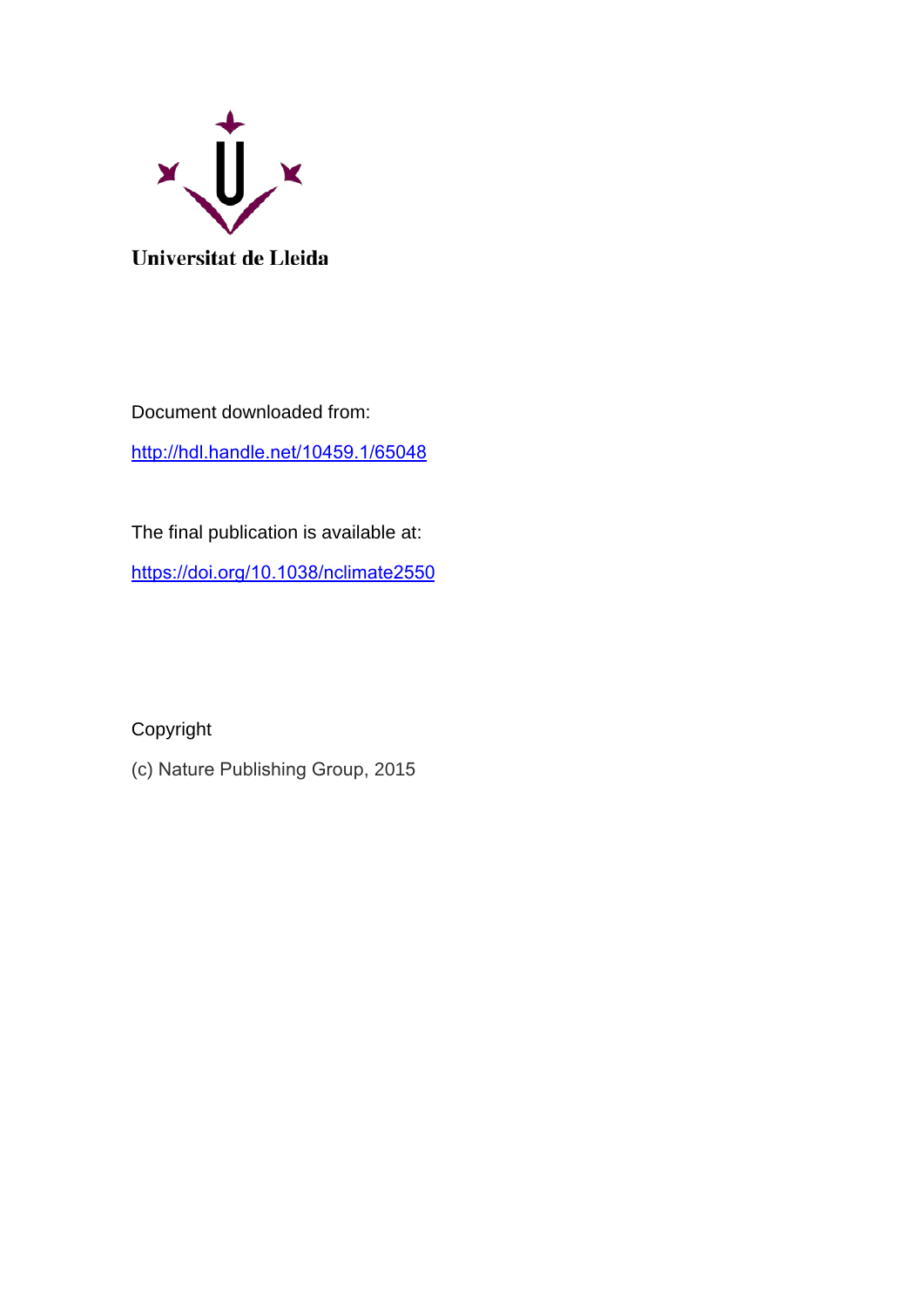## <sup>1</sup> **Published in Nature Climate Change 5, 459 – 464 (2015)**

# 2 **Optimal stomatal behaviour around the world: synthesis of a global**  3 **stomatal conductance database**

4

5 Yan-Shih Lin<sup>1</sup>, Belinda E. Medlyn<sup>1</sup>, Remko A. Duursma<sup>2</sup>, I. Colin Prentice<sup>1,3</sup>, Owen K. 6 Atkin<sup>4</sup>, Craig V.M. Barton<sup>2</sup>, Jonathan Bennie<sup>5</sup>, Alexandre Bosc<sup>6,7</sup>, Mark S.J. 7 Broadmeadow<sup>8</sup>, Lucas A. Cernusak<sup>9</sup>, Paolo De Angelis<sup>10</sup>, John E. Drake<sup>2</sup>, Derek Eamus<sup>11</sup>, 8 David S. Ellsworth<sup>2</sup>, Michael Freeman<sup>12</sup>, Oula Ghannoum<sup>2</sup>, Teresa E. Gimeno<sup>2</sup>, Qingmin 9 Han<sup>13</sup>, Kouki Hikosaka<sup>14</sup>, Lindsay B. Hutley<sup>15</sup>, Jeff W. Kelly<sup>1</sup>, Kihachiro Kikuzawa<sup>16</sup>, Pasi 10 Kolari<sup>17</sup>, Kohei Koyama<sup>16,18</sup>, Jean-Marc Limousin<sup>19</sup>, Maj-Lena Linderson<sup>20</sup>, Markus Löw<sup>21</sup>, 11 Cate Macinins-Ng<sup>22</sup>, Nicolas K. Martin-StPaul<sup>23</sup>, Patrick Meir<sup>24</sup>, Teis N. Mikkelsen<sup>25</sup>, 12 Patrick Mitchell<sup>26</sup>, Jesse B. Nippert<sup>27</sup>, Yusuke Onoda<sup>28</sup>, Maarten Op de Beeck<sup>29</sup>, Victor 13 Resco de Dios<sup>30</sup>, Ana Rey<sup>31</sup>, Alistair Rogers<sup>32</sup>, Lucy Rowland<sup>24</sup>, Samantha A. Setterfield<sup>15</sup>, 14 Wei Sun<sup>33</sup>, Lasse Tarvainen<sup>34</sup>, Sabine Tausz-Posch<sup>21</sup>, David T. Tissue<sup>2</sup>, Johan Uddling<sup>35</sup>, Göran Wallin<sup>35</sup>, Jeff M. Warren<sup>36</sup>, Lisa Wingate<sup>6</sup>, Joana Zaragoza-Castells<sup>24</sup> 15

16

17<sup>1</sup>: Department of Biological Sciences, Macquarie University, North Ryde, NSW 2109, 18 Australia

- 19 <sup>2</sup>: Hawkesbury Institute for the Environment, University of Western Sydney, Penrith, New 20 South Wales 2751, Australia
- <sup>3</sup>: Grantham Institute and Division of Ecology and Evolution, Imperial College, Silwood 22 Park Campus, Ascot SL5 7PY, United Kingdom
- 23<sup>4</sup>: Division of Plant Sciences, Research School of Biology, The Australian National 24 University, Canberra, Australian Capital Territory 0200, Australia
- <sup>5</sup>: Environment and Sustainability Institute, University of Exeter, Penryn, United Kingdom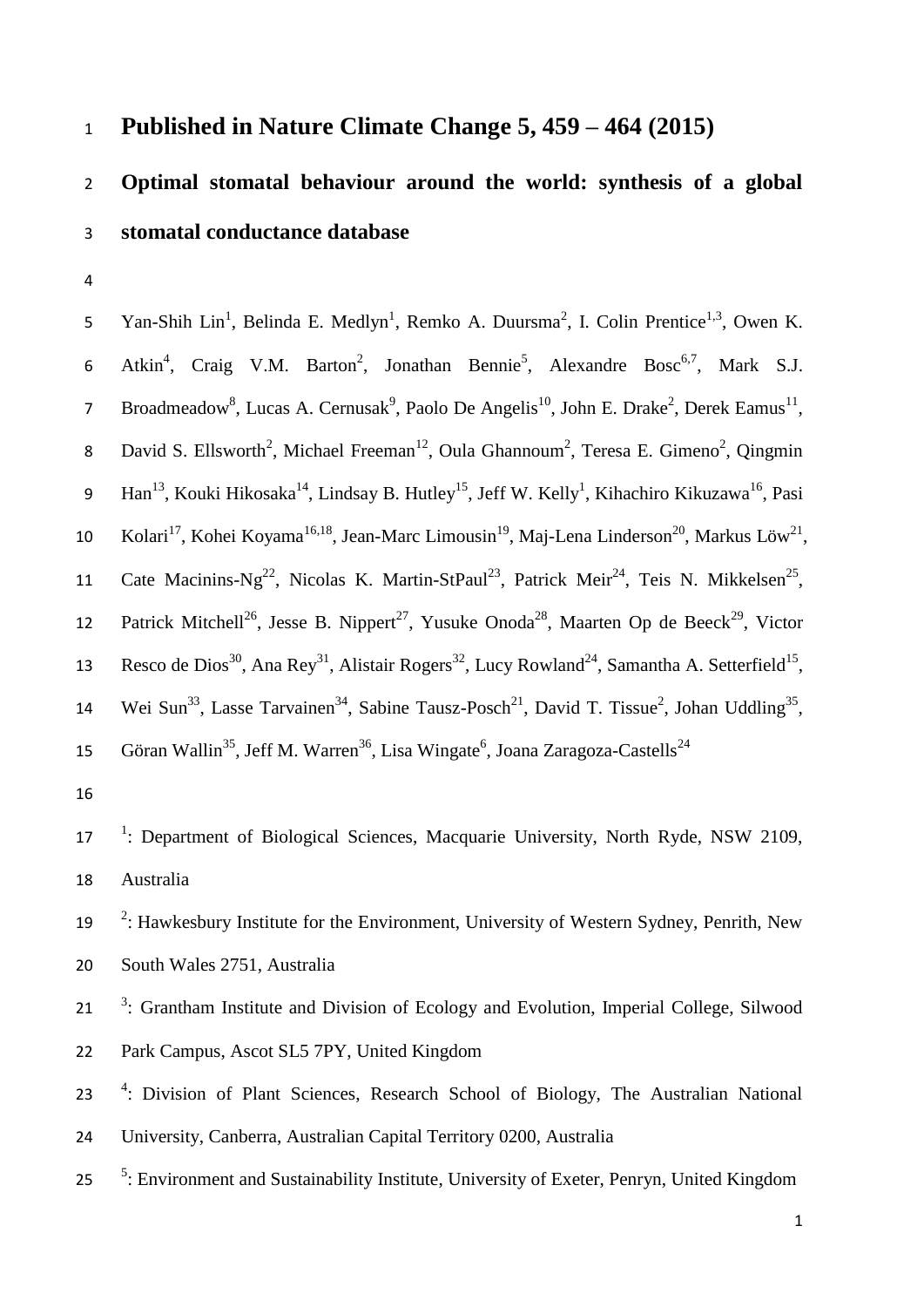- 26 <sup>6</sup>: Institut National de la Recherche Agronomique, Villenave d'Ornon F-33140, France
- 27 <sup>7</sup>: Bordeaux Sciences Agro, UMR 1391 ISPA, Gradignan F-33170, France
- 28 <sup>8</sup>: Climate Change Forest Services, Forestry Commission England, United Kingdom
- 29 <sup>9</sup>: James Cook University, Cairns, Queensland 4879, Australia
- <sup>10</sup>: Department for Innovation in Biological, Agro-food and Forest systems, University of
- 31 Tuscia, Via San Camillo de Lellis, Viterbo 01100, Italy
- $11$ : School of Life Sciences, University of Technology, Sydney, New South Wales 2007, 33 Australia
- <sup>12</sup>: Department of Ecology, Swedish University of Agricultural Sciences, UPPSALA 75007,
- 35 Sweden
- 36 <sup>13</sup>: Hokkaido Research Center, Forestry and Forest Products Research Institute (FFPRI),
- 37 Toyohira, Sapporo, Hokkaido 062-8516, Japan
- <sup>14</sup>: Graduate School of Life Sciences, Tohoku University, Aoba, Sendai 980-8578, Japan
- <sup>15</sup>: Research Institute for Environment and Livelihoods, Charles Darwin University,
- 40 Casuarina, Northern Territory 0810, Australia
- <sup>16</sup>: Department of Environmental Science, Faculty of Bioresources and Environmental
- 42 Sciences, Ishikawa Prefectural University, Ishikawa 921-8836, Japan
- 43 <sup>17</sup>: Department of Physics, University of Helsinki, Finland
- <sup>18</sup>: Department of Life Science and Agriculture, Obihiro University of Agriculture and
- 45 Veterinary Medicine, Obihiro, Hokkaido 080-0834, Japan
- <sup>19</sup>: Department of Biology, University of New Mexico, Albuquerque, NM 87131-0001,

47 United States

- <sup>20</sup>: Department of Physical Geography and Ecosystem Science, Lund University, Sweden
- $2^{1}$ : Department of Agriculture and Food Systems, University of Melbourne, Creswick,
- 50 Victoria 3363, Australia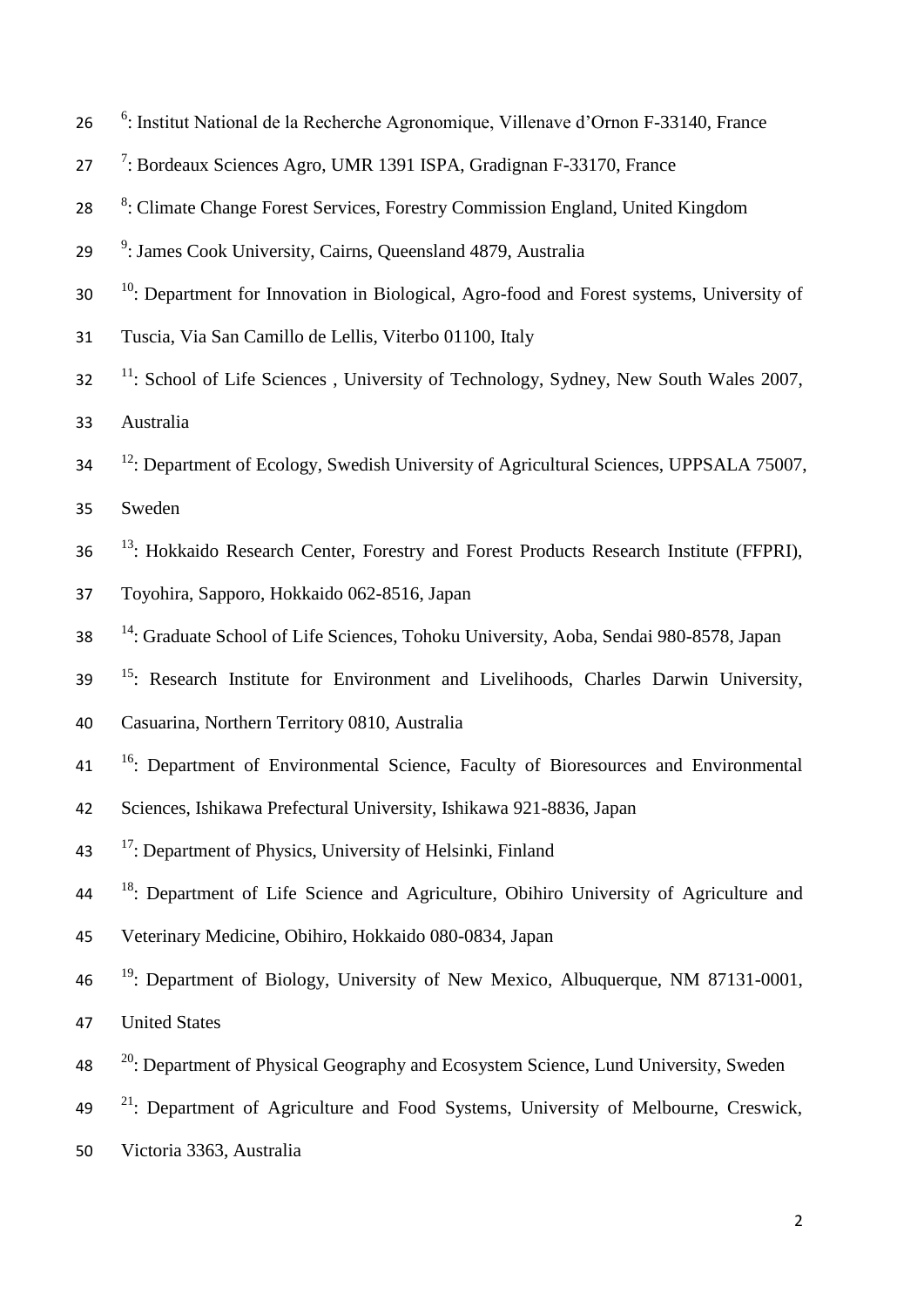- <sup>22</sup>: School of Environment, Unversity of Auckland, Auckland 1142, New Zealand
- <sup>23</sup>: Université Paris-Sud, Laboratoire Ecologie, Systématique et Evolution, UMR8079, Orsay F-91405, France
- <sup>24</sup> : School of Geosciences, The University of Edinburgh, Edinburgh EH8 9XP, United Kingdom
- 56 <sup>25</sup>: Center for Ecosystems and Environmental Sustainability, Department of Chemical and
- Biochemical engineering, Technical University of Denmark, DK-4000 Roskilde, Denmark
- <sup>26</sup> : CSIRO Ecosystem Sciences, Sandy Bay, Tasmania 7005, Australia
- <sup>27</sup>: Division of Biology, Kansas State University, Manhattan, KS 66505, United States
- $2^8$ : Division of Environmental Science and Technology, Graduate School of Agriculture,
- Kyoto University, Oiwake, Kitashirakawa, Kyoto 606-8502, Japan
- $2^{29}$ : Research Group Plant and Vegetation Ecology, University of Antwerp, Wilrijk 2610, Belgium
- <sup>30</sup> : Producció Vegetal i Ciència Forestal, Universitat de Lleida, Lleida 25198, Spain
- $31$ : Department of Biogeography and Global Change, MNCN-CSIC, Spanish Scientific
- Council, Madrid 28006, Spain
- <sup>32</sup>: Environmental and Climate Sciences Department, Brookhaven National Laboratory,
- Upton, NY 11973-5000, United States
- <sup>33</sup>: Institute of Grassland Science, Northeast Normal University, Key Laboratory of
- Vegetation Ecology, Changchun, Jilin 130024, China
- <sup>34</sup>: Department of Forest Ecology and Management, Swedish University of Agricultural Sciences, Umeå 90183, Sweden
- <sup>35</sup> : Department of Biological and Environmental Sciences, University of Gothenburg,
- Göteborg 40530, Sweden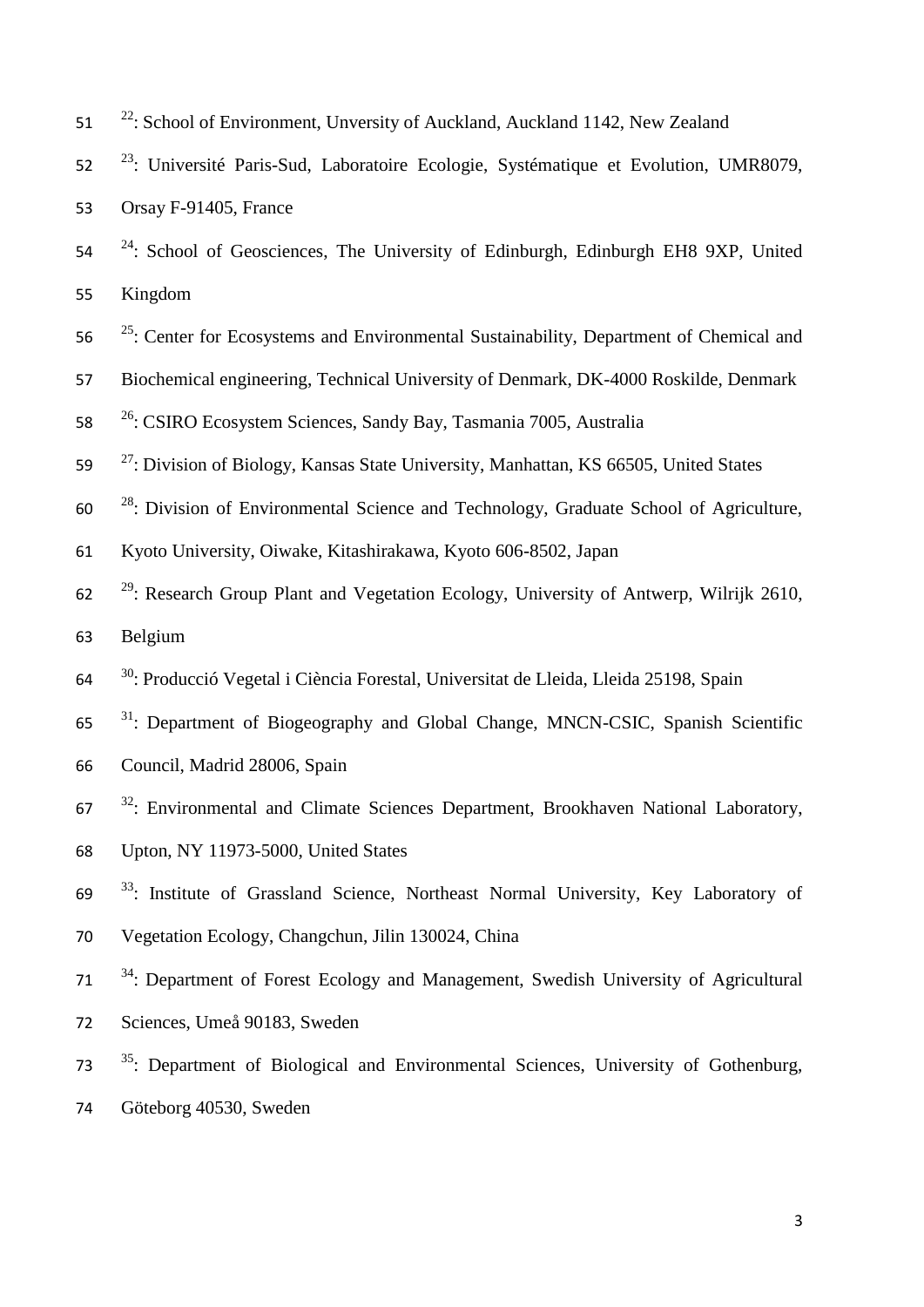<sup>36</sup> : Environmental Sciences Division, Oak Ridge National Laboratory, Oak Ridge, TN, USA

#### **Main text**

 Stomatal conductance is a key land surface attribute as it links plant water-use and carbon uptake. In this study we synthesised a globally distributed database of stomatal conductance data sets obtained in the field for a wide range of plant functional types (PFTs) [1](#page-13-0) and biomes. We employed a model of optimal stomatal conductance<sup>1</sup> to assess differences in stomatal behaviour. We estimated the model slope coefficient, *g*1, which is directly related to the marginal carbon cost of water-use, for each dataset. We then tested how *g*<sup>1</sup> varies with climatic factors, including temperature and water availability, and across PFTs. We found that *g*<sup>1</sup> varied considerably among PFTs, with evergreen savanna trees having 86 the largest  $g_1$  (least conservative water-use), followed by  $C_3$  grasses and crops, angiosperm 87 trees, gymnosperm trees, and C<sub>4</sub> grasses. Amongst angiosperm trees, species with larger wood density had a larger marginal carbon cost of water-use, as predicted by the theory underpinning the optimal stomatal model. There was an interactive effect between temperature and moisture availability (on *g*1: for wet environments, *g*<sup>1</sup> was largest in high 91 temperature environments, indicated by high mean annual growing degree days above  $0^{\circ}$ C 92 (mGDD<sub>0</sub>), but it did not vary with mGDD<sub>0</sub> across dry environments. These findings provide a robust theoretical framework for understanding and predicting the behaviour of stomatal conductance across biomes and across PFTs that can be applied to regional, continental and global-scale modelling of productivity and ecohydrological processes in a future changing climate.

 Earth System Models (ESMs) integrate biogeochemical and biogeophysical land surface processes with physical climate models and have been widely used to demonstrate the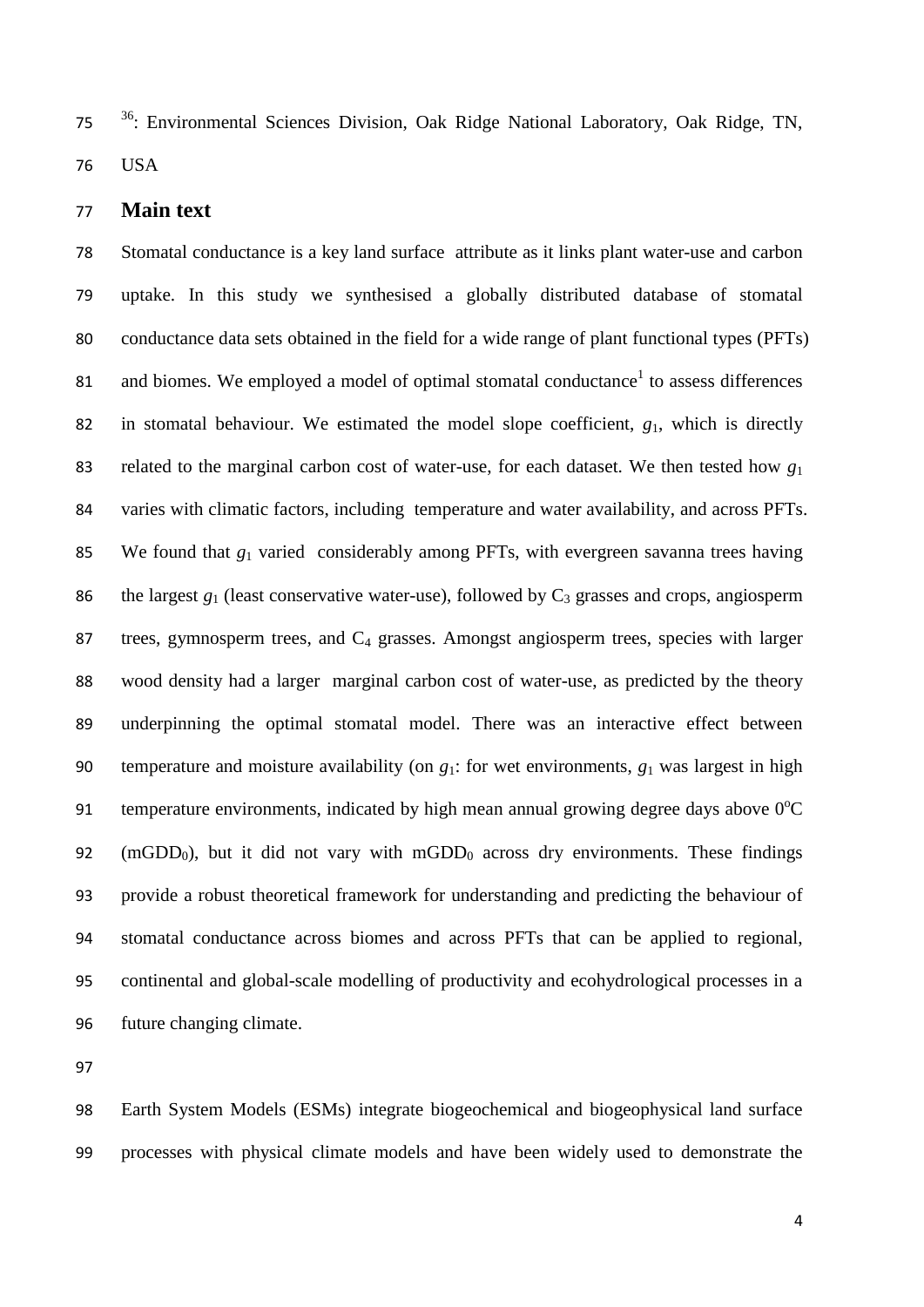importance of land surface processes in determining climate and to highlight the issue of 101 large uncertainties in quatifying land surface processes<sup>[2,](#page-13-1) [3,](#page-13-2) [4,](#page-13-3) [5](#page-13-4)</sup>. Within the biogeophysical components of land surface processes, stomatal conductance plays a pivotal role because it is a key feedback route for carbon and water exchange between the atmosphere and terrestial vegetation. Stomata are small pores on leaves whose behaviour can be regulated 105 by the plant in response to multiple abiotic and biotic factors. Stomatal conductance  $(g_s)$  is a major determinant of both transpiration rates and rates of photosynthetic C uptake. . Therefore, our ability to model the global carbon and water cycles under future changing 108 climate depends on our abilit[y](#page-13-0) to predict stomatal behaviour globally<sup>1</sup>, an ability that to- date has remained particularly intractactable . Although there have been previous synthesis 110 studies on plant stomatal conductance and related traits<sup>[6,](#page-13-5) [7,](#page-13-6) [8,](#page-13-7) [9](#page-13-8)</sup>, a global scale database and associated mechanistic globally applicable model of *g<sup>s</sup>* that would allow prediction of stomatal behaviour is lacking.

 For this study, we compiled a unique global database of field measurements of stomatal conductance and photosynthesis suitable for extracting model parameters. We employed a 116 mod[e](#page-13-0)l of optimal stomatal conductance<sup>1</sup> to develop hypotheses for how stomatal behaviour should vary with environmental factors and with plant traits associated with hydraulic function. In the optimal stomatal model, the slope parameter, *g*1, is proportional to the 119 marginal carbon cost of wat[e](#page-13-0)r-use<sup>1</sup>, meaning that plants with smaller  $g_1$  values are more conservative with their water-use and have higher water-use-efficiency (and *vice versa*). 121 Therefore, we hypothesised that variation in  $g_1$  values among climate zones and PFTs should reflect differences in the cost of water transport. We proposed that:

 (1) *g*<sup>1</sup> values among PFTs should vary according to the cost of stemwood construction, 124 such that C3 herbaceous species should have the largest  $g_1$  (i.e. least conservative water-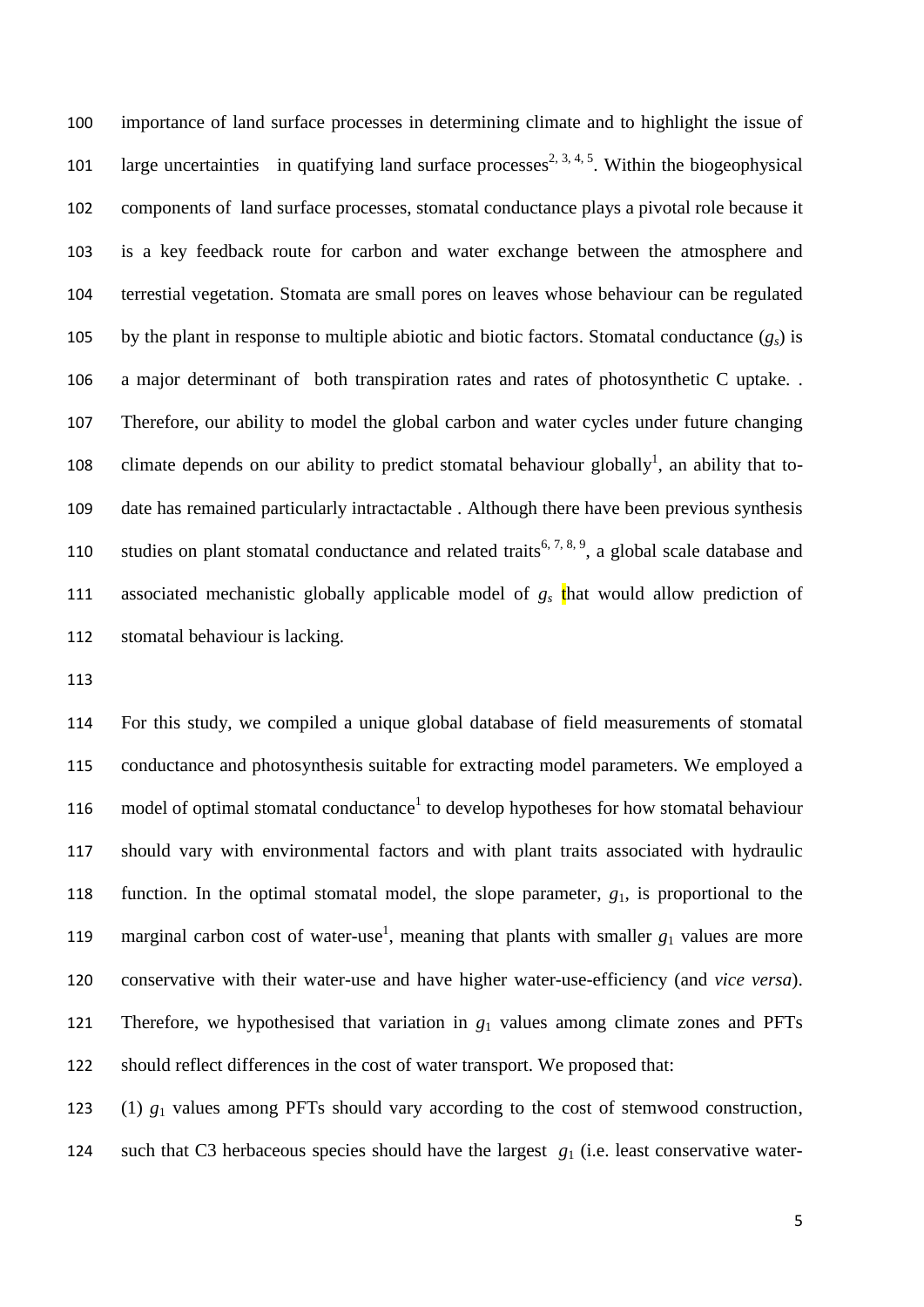use), followed by angiosperm trees and gymnosperm trees. Since the optimal stomatal 126 theory predicts that, for the same marginal water cost,  $g_1$  should be lower by approximately 127 one-half <sup>[10](#page-13-9)</sup>. We therefore predicted that C4 plants would have the smallest  $g_1$ .

 (2) For trees, the cost of water transport should increase with wood density, due to the higher cost of wood construction<sup>[11](#page-13-10)</sup> and the generally smaller hydraulic conductance of sapwoos with large density. Therefore within both angiosperms and gymnosprems, trees with highest wood density should have the smallest *g*1.

 (3) Moisture stress should increase the cost of water-use to the plant, so plants in dry environments should have a larger marginal cost of water-use and lower *g*1.

 (4) *g*<sup>1</sup> values should increase with temperature for two reasons. First, we previously 135 showed that  $g_1$  is approximately proportional to a combination term of the carbon cost of 136 water transport and  $\Gamma^*$  (the CO<sub>2</sub> compensation point in absence of photorespiration[\)](#page-13-0)<sup>1</sup>. As  $\Gamma^*$  is exponentially dependent on temperature<sup>[1,](#page-13-0) [12](#page-14-0)</sup>,  $g_1$  should similarly increase with temperature. Second, the viscosity of water decreases with increasing temperature, making 9 it less costly to transport water leading to a increased  $g_1^{13}$ .

 To test these hypotheses, we collated a globally distributed database of *g<sup>s</sup>* and photosynthesis of 56 field studies, covering a wide range of biomes from Arctic tundra, boreal and temperate forest to tropical rainforest (Table S1). We estimated the model coefficient, *g*1, from observations of leaf-level gas exchange (*g<sup>s</sup>* , ratesd of transpiration and net photosynthesis , see Methods) and environmental drivers. We used mean annual 146 degree days above  $0^{\circ}$ C (mGDD<sub>0</sub>) and moisture index (MI) derived from observed long- term meteorological data as proxies to quantify the temperature and water availability that 8 are relevant to plant physiological functions for each site<sup>14</sup>. The growing degree days 149 above  $0^{\circ}$ C is an index of the energy available for completion of the annual life cycle and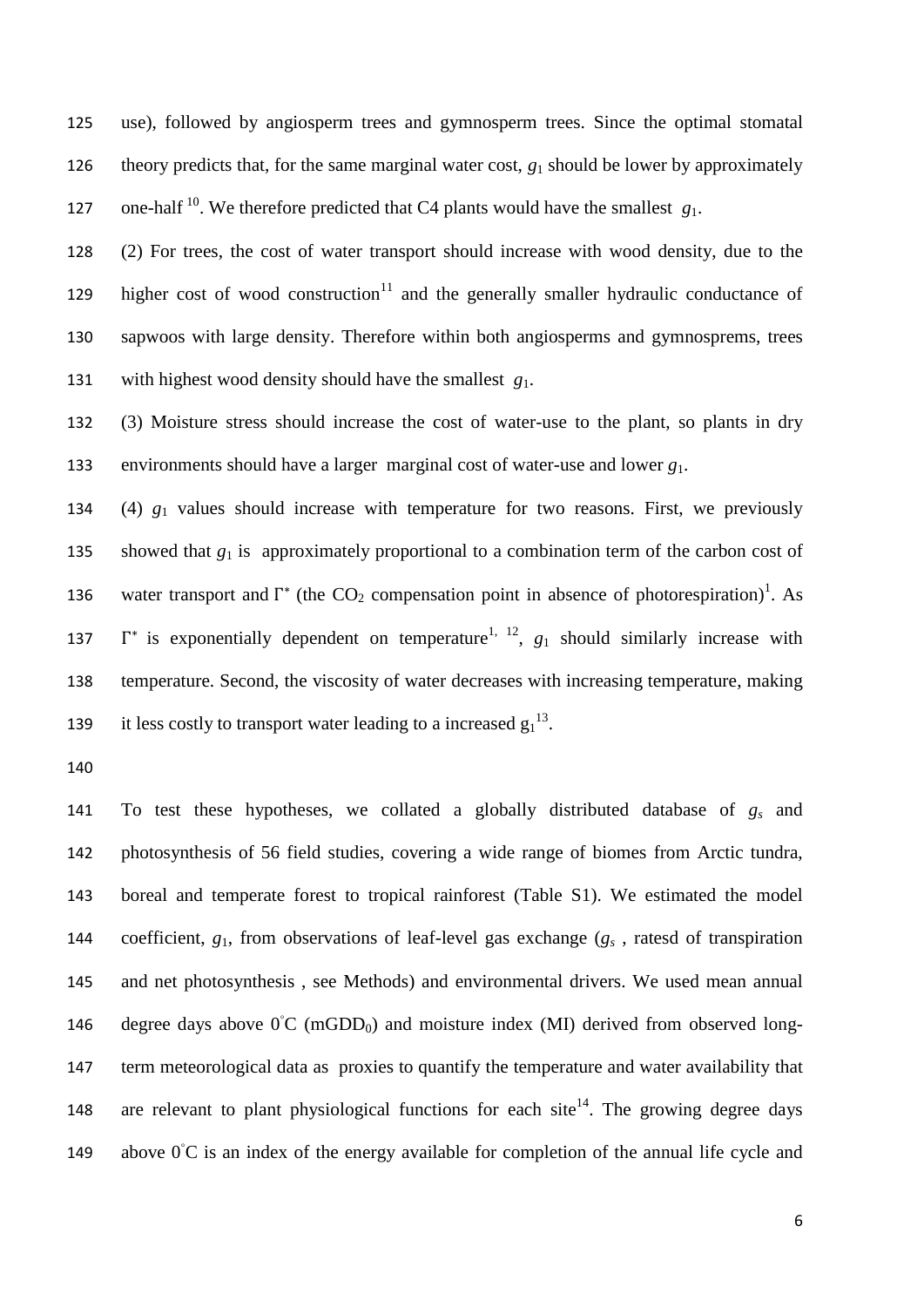150 quantifies temperature limitations to carbon assimilation and growth<sup>[15,](#page-14-3) [16](#page-14-4)</sup>. Our database 151 covered a range of mGDD<sub>0</sub> from 2.7 to 29.7  $^{\circ}$ C and a range of MI from 0.17 to 3.26, 152 representing the majority of the climatic space for vegetation covered land surfaces (Fig. 153 1). We then tested how  $g_1$  varies with MI and mGDD<sub>0</sub> across PFTs and biomes?.

154

155 We found a clear pattern of *g*<sup>1</sup> variation among different PFTs with evergreen savanna 156 trees having largest  $g_1$ , followed by  $C_3$  grasses and crops, angiosperm trees, gymnosperm 157 trees, and  $C_4$  grasses (Table S2 and Fig. 2). For angiosperm trees,  $g_1$  was negatively 158 correlated with wood density, although we did not find any correlation for gymnosperm 159 species (Fig. 3).  $g_1$  significantly increased with both increasing mGDD<sub>0</sub> and MI across the 160 entire data set. However, when evaluated as a bivariate relationship (Fig. 2c-d, and Fig. 4a-161 b) we observed that there was an interactive effect between temperature and moisture 162 availability on  $g_1$ : for wet environments,  $g_1$  was largest at sites with high mGDD<sub>0</sub>, but it 163 varied with mGDD<sub>0</sub> to a much smaller degree across dry environments (Table 1 and Fig. 164 4).

165 Our results largely supported our hypotheses for how *g*<sup>1</sup> should vary among PFTs 166 (hypothesis 1) and biomes. The variation in  $g_1$  among PFTs is a result of trade-offs among 167 plant functions such as growth, defence and reproduction, through different resource 168 allocation patterns that aim to achieve the optimal cost-to-benefit ratios<sup>[8,](#page-13-7) [13](#page-14-1)</sup> Long life-span 169 PFTs, such as evergreen gymnosperm and angiosperm trees, must invest more in building 170 supporting and defence structures relative to short life-span PFTs, such as grasses, so that 171 they can be sustained over many years of biotic and abiotic stress. Such an investment 172 preference has to come at the cost of reduced growth rates<sup>[17,](#page-14-5) [18](#page-14-6)</sup>, meaning reduced the rates 173 of carbon uptake and water loss cost through opening stomata. Therefore we predicted a 174 more conservative water-use strategy in trees (lower  $g_1$ ) than in C3 grass (higher  $g_1$ ), and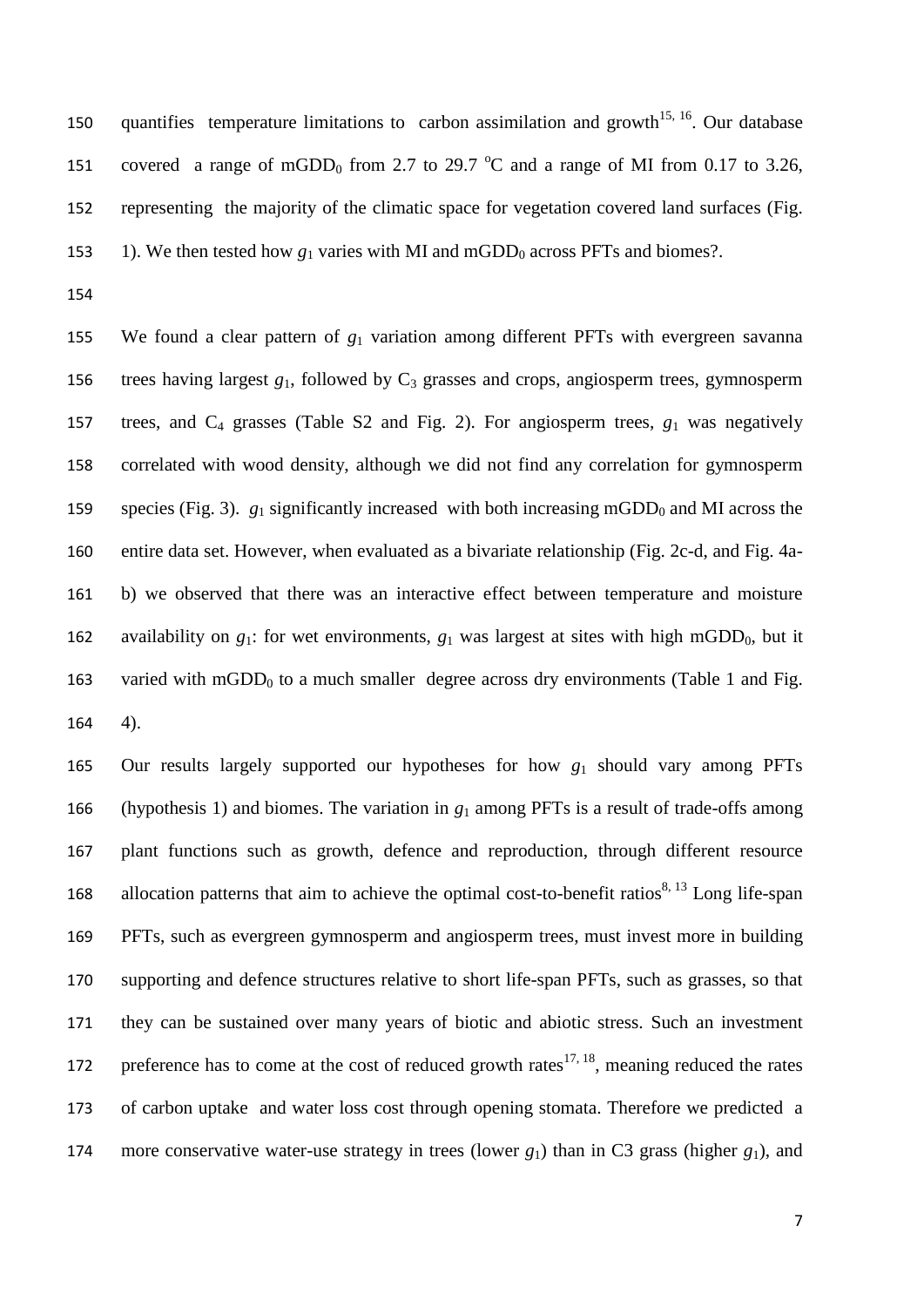this was observed in the database. However, evergreen savanna trees formed an exception with a surprisingly large *g*1, relative to expectations based upon trees wood density and biomes MI. This may result from the fact that these species have several unique hydraulic functional traits that may offset the carbon cost of water-use which allow them to have a less conservative water use strategy. These hydraulic functional traits include: deep roots to access groundwater, large sapwood area for water transport, narrow but long conduits to 181 reduce the risk of embolism and reduce the cost of conduit wall construction<sup>[19,](#page-14-7) [20](#page-14-8)</sup> and dry season declines in LAI to balance increased atmospheric aridity in the dry season . This special case of evergreen savanna trees is worthy of further investigation.

 We found a significant relationship between *g*<sup>1</sup> and wood density among angiosperm trees 186 (Fig. 3; excluding savanna angiosperms) which supported our hypothesis that  $g_1$  is negatively correlated with wood density (hypothesis 2). A larger wood density is advantagous for plants that need to avoid hydraulic failure so that they can sustain more 9 negative sapwood water pressures during drought<sup>18</sup>. However, such an investment is at the expense of a reduced capacity for stem water storage, reduced sapwood conductivity and 191 the carbon cost of building wood with higher density<sup>[20,](#page-14-8) [21,](#page-14-9) [22](#page-14-10)</sup>, and thus leads to a more conservative water-use-strategy. However, we did not find such a relationship among gymnosperm trees. This lack of correlation may be due to the limited variability in wood density in gymnosperms. There are significant differences in the anatomical structure of sapwood between angiosperms and gymnosperms. The majority of angiosperm trees have evolved to separate the water transport structure (i.e. vessels) from the mechanical support structure, while gymnosperm trees do not have such a functional differentiation, as 198 tracheids are used for both water transport and mechanical support<sup>[18,](#page-14-6) [23](#page-14-11)</sup>. Therefore, wood density is a good proxy for quantifying the trade-offs between transport and support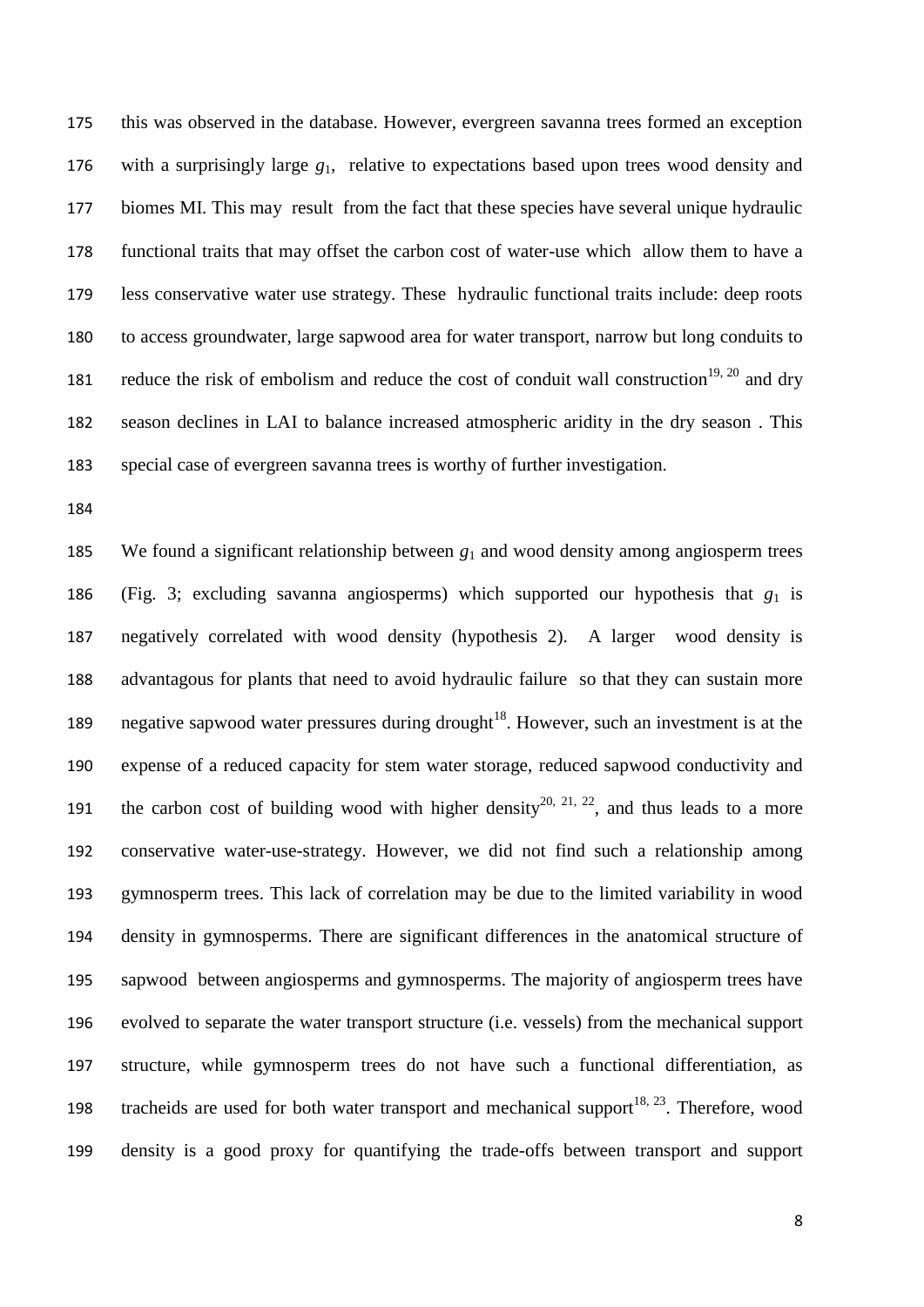200 investments for angiosperm trees but not for gymnosperm trees<sup>[23](#page-14-11)</sup>. The distinct differences in the water-use strategy between angiosperm trees and gymnosperm trees (Fig. 2) is consistent with a recent observation that angiosperms maintain a much smaller hydraulic 203 safety margin than gymnosperms<sup>[24](#page-14-12)</sup>, showing that angiosperms allow some loss of hydraulic conductivity – a risky strategy – while gymnosperms minimise lossThis evolutionary development confers an advantage to angiosperm trees by allowing them to use water in a less conservative way, thereby increasing their carbon gain relative to gymnosperm trees.

 Our results only partially supported our hypotheses for how *g*<sup>1</sup> should vary with moisture stress and temperature (hypotheses 3 and 4 as there was an interactive effect between 211 temperature and moisture stress on  $g_1$ . This interactive response between MI and mGDD<sub>0</sub> demonstrates the complexity of how plants co-ordinate their resource allocation strategies along two axes of climatic gradient (Fig. 4). Temperature affects the cost of water transport in such a way that it should be more costly to transport water in a colder environment than in a warmer one. However, lower temperature also comes with water savings as the evaporative demand and photorespiratory cost are lower. The interactive relationship 217 between MI and mGDD<sub>0</sub> suggest that the rate of change in  $g_1$  (i.e. the slope of each exponential curve; Fig. S3) along temperature or water availibility gradient is much higher in the wet and warm environments than in dry and cold environments.

 Our study demonstrated the first mechanistically robust framework that can be applied to various scales for understanding and predicting the behaviour of stomatal conductance across biomes and across PFTs. We analysed a global stomatal behaviour data set along two major climatic axes, providing an analytic framework for understanding how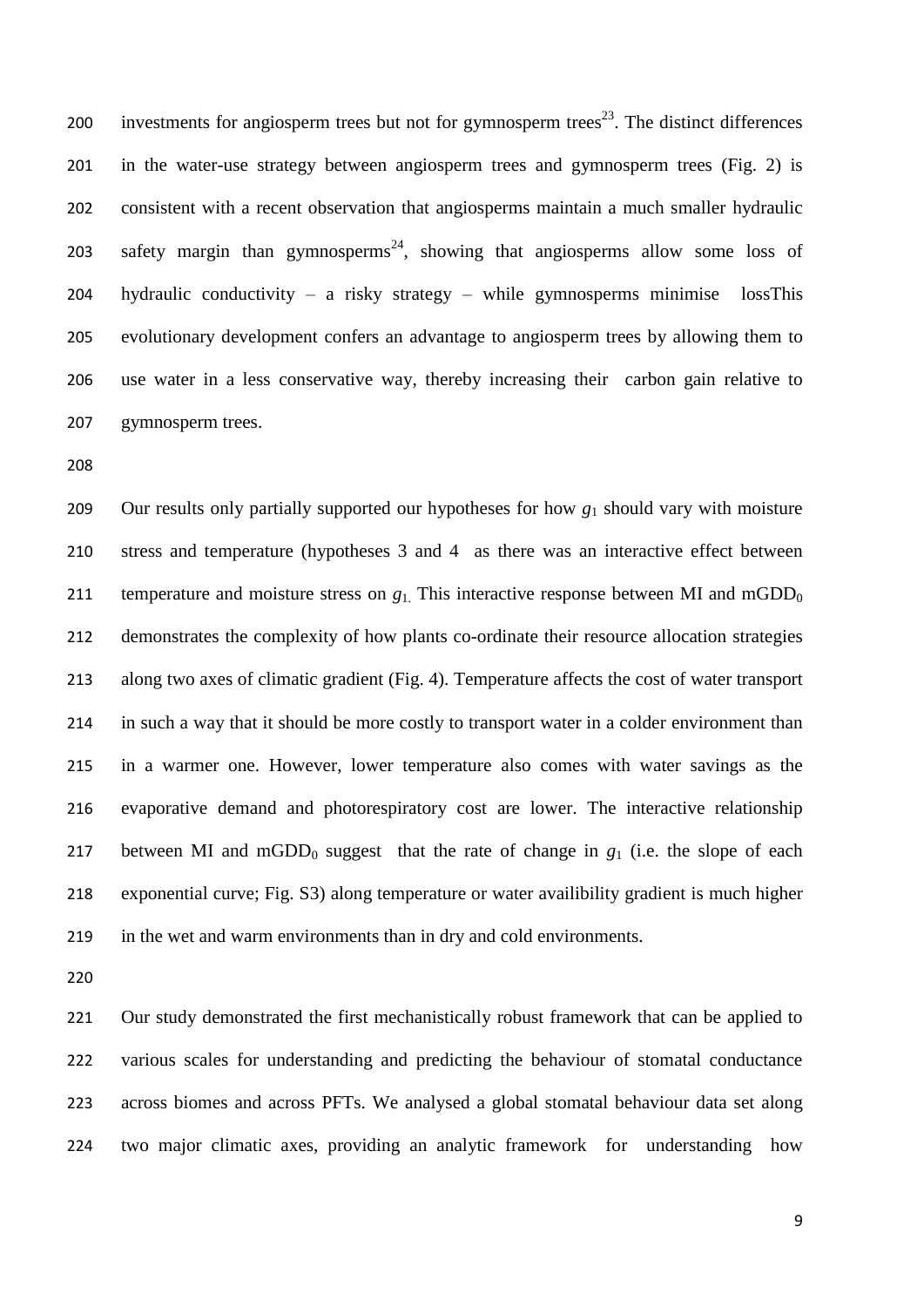stomatal behaviour adapts to the environment. Our findings will allow the ESM community to move on from using empirical stomatal models (ref ref) with tuned parameters to using a more robust, theory-derived optimal stomatal model with meaningful parameters. In addition, we provide a valuable stomatal behaviour database that can be used to parameterise *g<sup>s</sup>* among PFTs and which can be applied directly within ESMs for modelling productivity and ecohydrological processes in a future changing climate across regional, continental and global scales.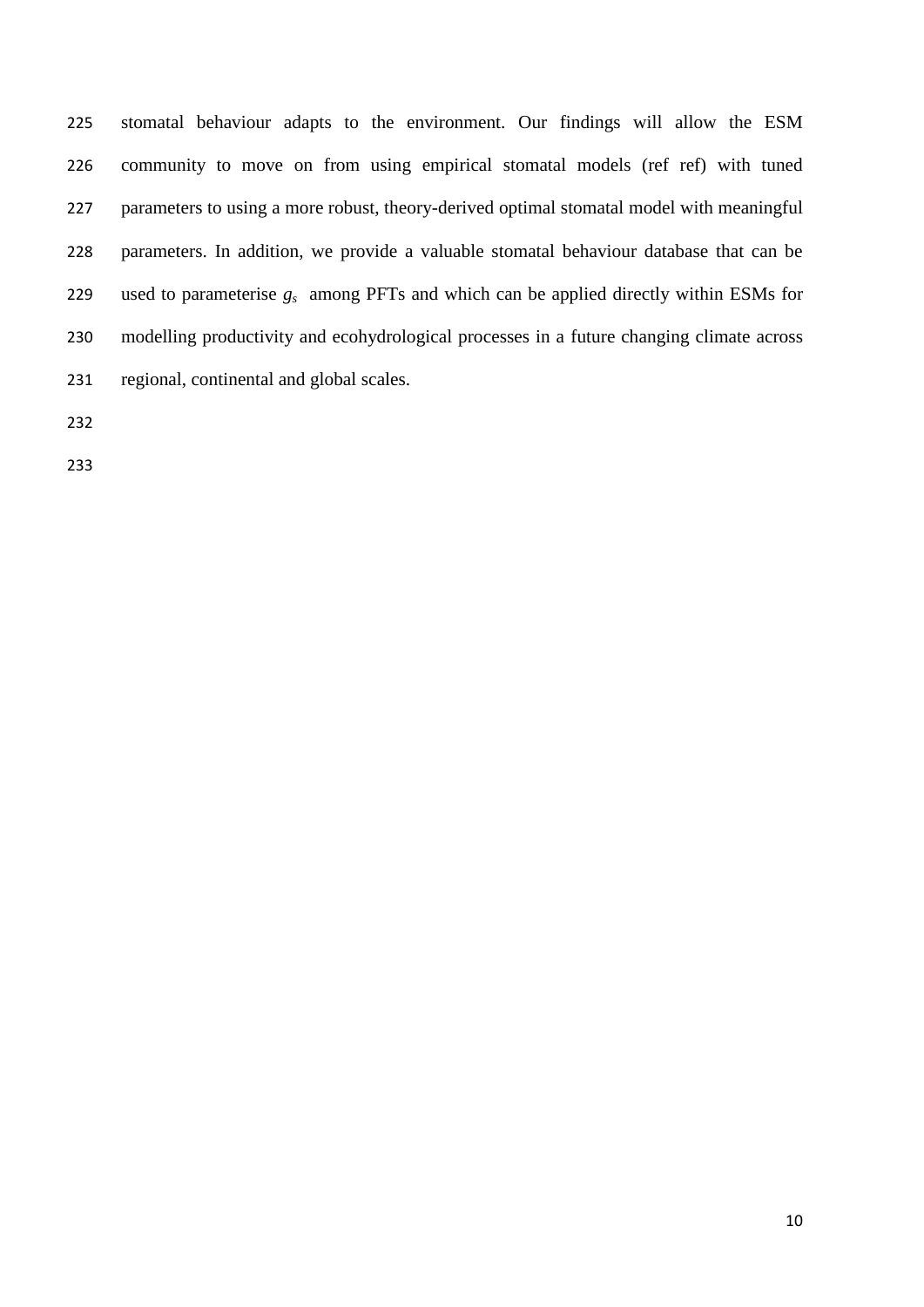#### 234 **Methods**

#### 235 *Source of data*

236 We synthesised published and unpublished leaf gas exchange data sets for a wide range of 237 PFTs and biomes (Table S1). Our database covers 314 species from 56 experiment sites 238 around the world with 17 sites from Australasia, 15 sites from Europe, 14 sites from North 239 America, six sites from Asia, three sites from South America and one site from Africa. Site 240 latitudes range from  $42.9^{\circ}$ S to  $72.3^{\circ}$ N although the majority of the sites are within the 241 temperate zone (n=35; latitude range between  $23.5^{\circ}$  to  $55^{\circ}$  and between -23.5° and -55°), 242 followed by tropical zone  $(n=14;$  latitude range between  $-23.5^{\circ}$  and  $23.5^{\circ}$ ), boreal zone 243 (n=6; latitude range between  $55^{\circ}$  and  $66.5^{\circ}$ ) and Arctic zone (n=1; latitude range above 244 66.5°). We used MI and mGDD<sub>0</sub> derived from Climate Research Unit data (CRU TS3.1)<sup>[25](#page-15-0)</sup> 245 from 1991 to 2010 using a modified version of the STASH model<sup>[26](#page-15-1)</sup> at a grid resolution of 246  $0.5^\circ$ . In this derivation, mGDD<sub>0</sub> was calculated as the ratio of the annual sum of 247 temperatures above  $0^{\circ}C$  (growing degree days) to the length of the period with 248 temperatures above  $0^{\circ}$ C; MI was calculated as the ratio of mean annual precipitation to the 249 equilibrium evapo-transpiration  $(E_{eq})$ . We estimated  $E_{eq}$  from temperature and net radiation 250 (calculated from monthly mean percentage of cloud cover) based on the Priestley-Taylor 251 equation<sup>[26](#page-15-1)</sup>[.](#page-15-1) The Sea-WiFS fAPAR (fraction absorbed photosynthetically active radiation) 252 product was used to determine areas with green vegetation cover at a grid resolution of  $0.5^\circ$ . 253 The wood density data were obtained from the Global Wood Density Database<sup>[23,](#page-14-11) [27](#page-15-2)</sup>.

254

#### 255 *Data analysis*

256 We used data points measured at a photosynthetic photon flux density (PPFD)  $> 0 \mu$ mol  $257 \text{ m}^{-2} \text{ s}^{-1}$ , and only data collected from the top third of the canopy (what would happen if you 258 used data for PAR> 250 µmol m<sup>-2</sup> s<sup>-1</sup> rather than > 0? . Data points with negative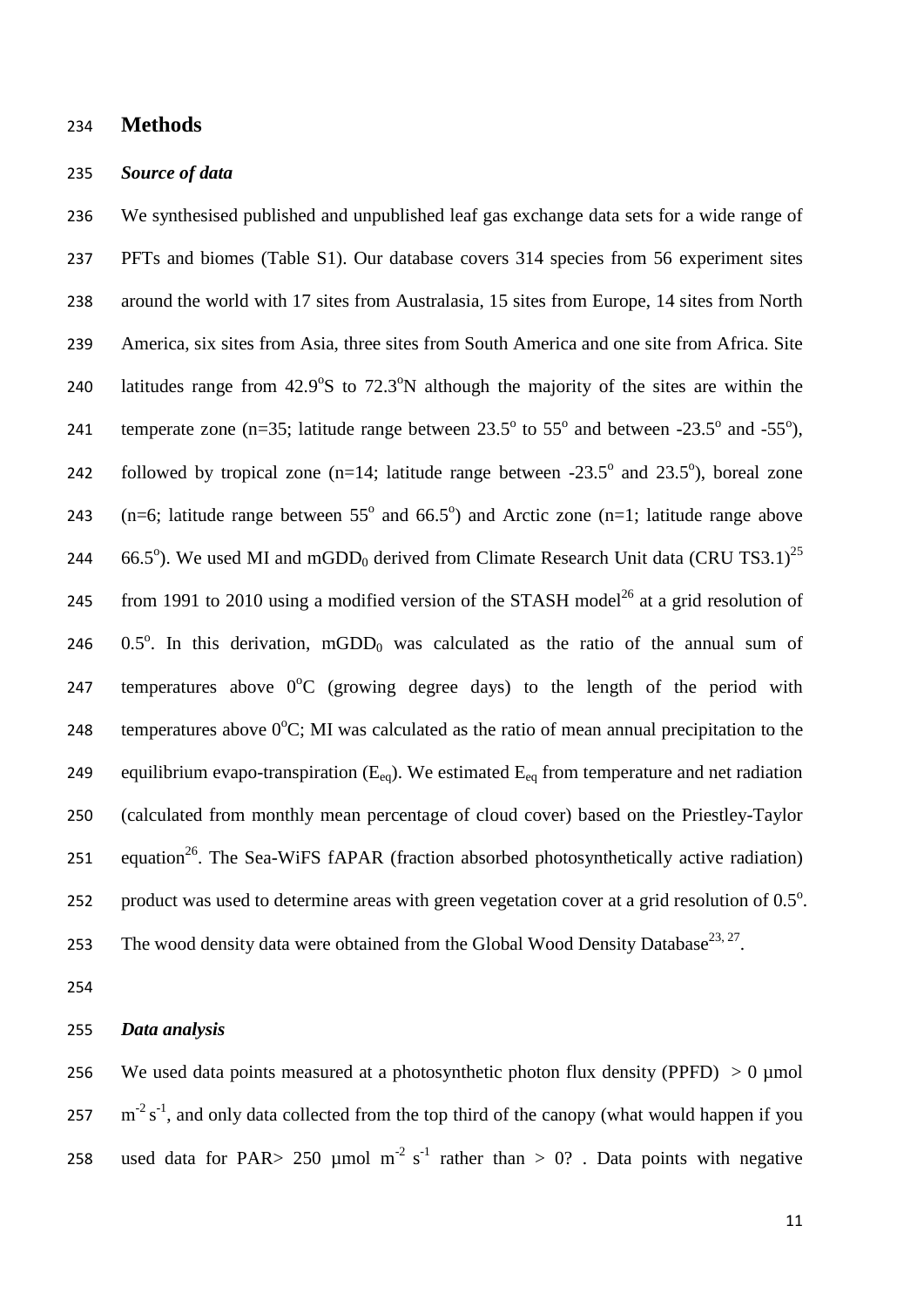259 photosynthesis rates were excluded. In all cases, species were grown under ambient 260 environmental conditions and were not subjected to any treatments, such as elevated  $CO<sub>2</sub>$ , 26[1](#page-13-0) temperature, or drought treatments. We employed an optimal stomatal model  $^1$  as:

$$
g_s = g_0 + 1.6 \times \left(1 + \frac{g_1}{\sqrt{D}}\right) \frac{A}{C_a}
$$

262 where *D* is vapour pressure deficit, *A* is net photosynthesis rate,  $C_a$  is  $CO_2$  concentrtion at 263 leaf surface, and *g*0, *g*<sup>1</sup> are model coefficients for intercept and slope. We used a non-linear 264 mixed-effect model to estimate the model slope coefficient, *g*1, for each group separately 265 for various classification schemes as shown in Fig. 2. In all  $g_1$  estimations, we assumed the 266 intercept coefficient,  $g_0$ , to be zero to avoid strong correlation between  $g_0$  and  $g_1$  which 267 would mask any interesting variation in *g*1. In this model, individual species were assumed 268 to be the random effect to account for the differences in the *g*<sup>1</sup> slope among species within 269 the same group. To test how  $g_1$  varies with climatic variables (i.e. MI and mGDD<sub>0</sub>), we 270 first estimated *g*<sup>1</sup> for each species using non-linear regression. We then used a linear 271 mixed-effect model to test the relationship between  $g_1$ , MI and mGDD<sub>0</sub>. We fitted the 272 model as:

$$
\log(g_1) \sim \text{MI} + \text{mGDD}_0 + \text{MI} \times \text{mGDD}_0
$$

273 assuming PFTs as the random effect to account for the differences in intercept among PFTs. 274 To evaluate the goodness of fit for linear mix-effect model, we calculated both the 275 marginal  $R^2$  to quantify the proportion of variance explained by the fixed factors alone and 276 the conditional  $R^2$  to quantify the proportion of variance explained by both the fixed and 277 random factors as described in Nakagawa and Holger Schielzeth  $(2013)^{28}$  $(2013)^{28}$  $(2013)^{28}$ . The relationship 278 between *g*<sup>1</sup> and wood density were tested with a simple linear regression model. All model 279 estimations and statistical analyses were performed within R  $3.1.0^{29}$  $3.1.0^{29}$  $3.1.0^{29}$ .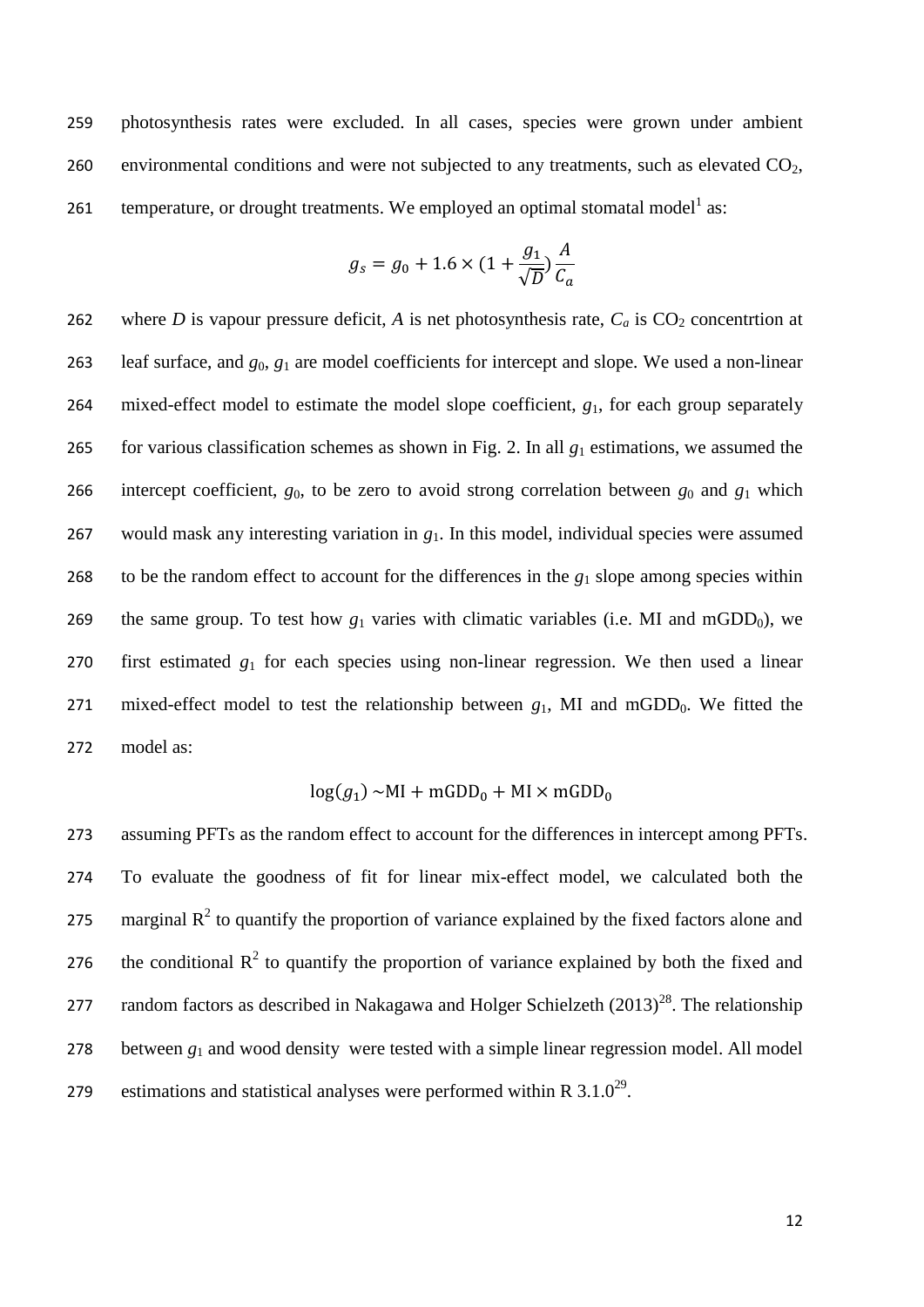<span id="page-13-10"></span><span id="page-13-9"></span><span id="page-13-8"></span><span id="page-13-7"></span><span id="page-13-6"></span><span id="page-13-5"></span><span id="page-13-4"></span><span id="page-13-3"></span><span id="page-13-2"></span><span id="page-13-1"></span><span id="page-13-0"></span>

| 280                             | <b>References</b> |                                                                                                                                                                                                                                                                                                        |  |  |  |
|---------------------------------|-------------------|--------------------------------------------------------------------------------------------------------------------------------------------------------------------------------------------------------------------------------------------------------------------------------------------------------|--|--|--|
| 281<br>282                      | 1.                | Medlyn BE, et al. Reconciling the optimal and empirical approaches to modelling stomatal<br>conductance. Global Change Biology 17, 2134-2144 (2011).                                                                                                                                                   |  |  |  |
| 283<br>284<br>285               | 2.                | Cox PM, Betts RA, Jones CD, Spall SA, Totterdell IJ. Acceleration of global warming due to<br>carbon-cycle feedbacks in a coupled climate model. Nature 408, 184-187 (2000).                                                                                                                           |  |  |  |
| 286<br>287<br>288<br>289        | 3.                | Sitch S, et al. Evaluation of ecosystem dynamics, plant geography and terrestrial carbon<br>cycling in the LPJ dynamic global vegetation model. Global Change Biology 9, 161-185<br>(2003).                                                                                                            |  |  |  |
| 290<br>291<br>292               | 4.                | Cao M, Woodward FI. Dynamic responses of terrestrial ecosystem carbon cycling to global<br>climate change. Nature 393, 249-252 (1998).                                                                                                                                                                 |  |  |  |
| 293<br>294<br>295               | 5.                | Friedlingstein P, et al. Climate-carbon cycle feedback analysis: Results from the C4MIP<br>model intercomparison. Journal of Climate 19, 3337-3353 (2006).                                                                                                                                             |  |  |  |
| 296<br>297<br>298<br>299<br>300 | 6.                | Schulze E-D, Kelliher FM, Korner C, Lloyd J, Leuning R. Relationships among maximum<br>stomatal conductance, ecosystem surface conductance, carbon assimilation rate, and<br>plant nitrogen nutrition: a global ecology scaling exercise. Annual Review of Ecology and<br>Systematics, 629-660 (1994). |  |  |  |
| 301<br>302<br>303               | 7.                | Kattge J, et al. TRY - a global database of plant traits. Global Change Biology 17, 2905-<br>2935 (2011).                                                                                                                                                                                              |  |  |  |
| 304<br>305<br>306<br>307        | 8.                | Wright IJ, Falster DS, Pickup M, Westoby M. Cross-species patterns in the coordination<br>between leaf and stem traits, and their implications for plant hydraulics. Physiologia<br>Plantarum 127, 445-456 (2006).                                                                                     |  |  |  |
| 308<br>309<br>310               | 9.                | Lloyd J, Farquhar G. 13C discrimination during CO2 assimilation by the terrestrial<br>biosphere. Oecologia 99, 201-215 (1994).                                                                                                                                                                         |  |  |  |
| 311<br>312<br>313<br>314        | 10.               | Way DA, Katul GG, Manzoni S, Vico G. Increasing water use efficiency along the C3 to C4<br>evolutionary pathway: a stomatal optimization perspective. Journal of Experimental<br>Botany, (2014).                                                                                                       |  |  |  |
| 315<br>316<br>317<br>318        | 11.               | Héroult A, Lin Y-S, Bourne A, Medlyn BE, Ellsworth DS. Optimal stomatal conductance in<br>relation to photosynthesis in climatically contrasting Eucalyptus species under drought.<br>Plant, Cell & Environment 36, 262-274 (2013).                                                                    |  |  |  |
|                                 |                   |                                                                                                                                                                                                                                                                                                        |  |  |  |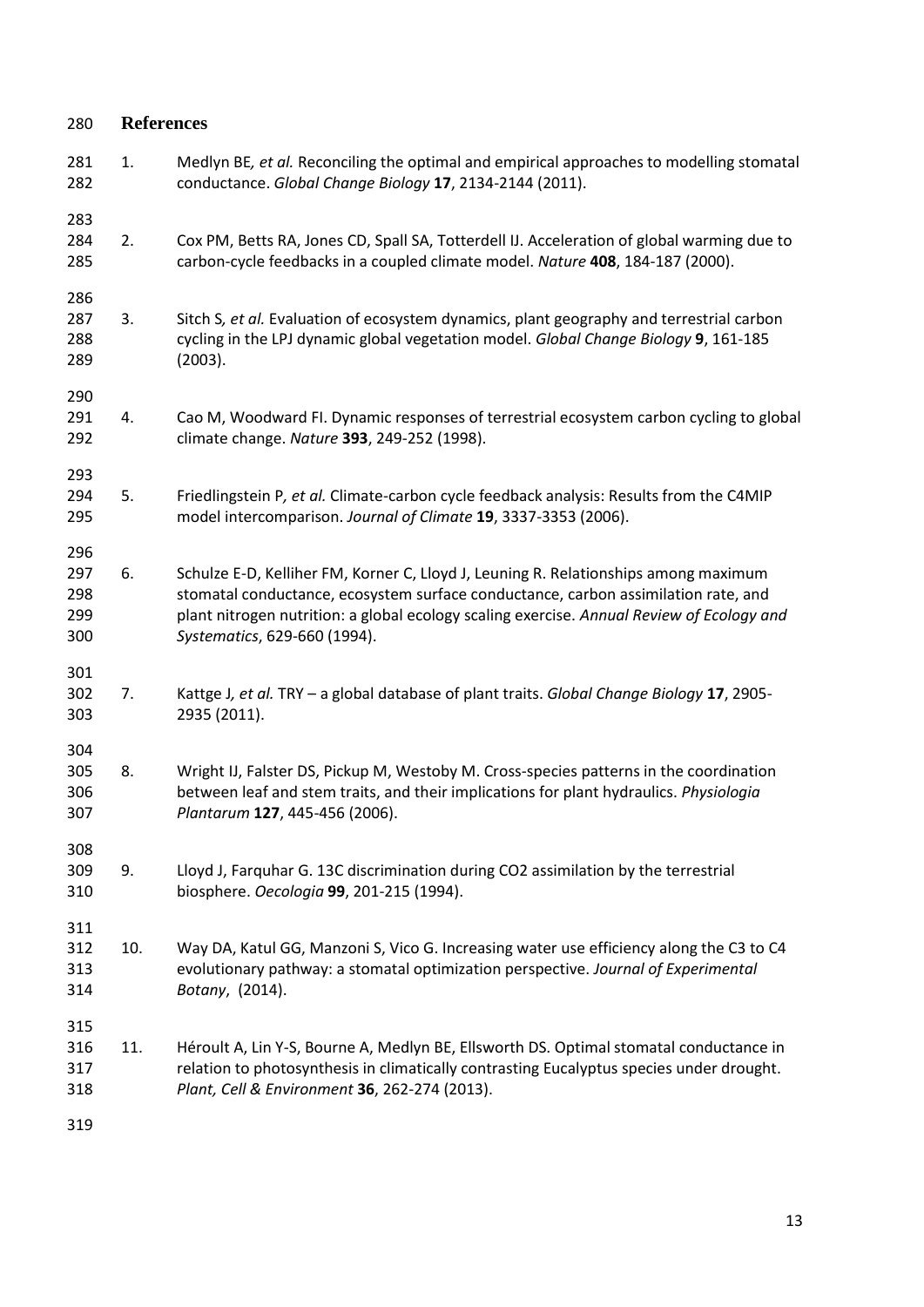- <span id="page-14-0"></span> 12. Medlyn BE*, et al.* Temperature response of parameters of a biochemically based model of photosynthesis. II. A review of experimental data. *Plant Cell and Environment* **25**, 1167- 1179 (2002).
- <span id="page-14-1"></span> 13. Prentice IC, Dong N, Gleason SM, Maire V, Wright IJ. Balancing the costs of carbon gain and water transport: Testing a new theoretical framework for plant functional ecology. *Ecology Letters* **17**, 82-91 (2014).

- <span id="page-14-2"></span> 14. Harrison SP, Prentice IC, Barboni D, Kohfeld KE, Ni J, Sutra JP. Ecophysiological and bioclimatic foundations for a global plant functional classification. *Journal of Vegetation Science* **21**, 300-317 (2010).
- <span id="page-14-3"></span>15. Woodward FI. *Climate and Plant Distribution* Cambridge University Press (1987).
- <span id="page-14-4"></span> 16. Colin Prentice I, Sykes MT, Cramer W. A simulation model for the transient effects of climate change on forest landscapes. *Ecological Modelling* **65**, 51-70 (1993).
- <span id="page-14-5"></span> 17. Enquist BJ, West GB, Charnov EL, Brown JH. Allometric scaling of production and life-history variation in vascular plants. *Nature* **401**, 907-911 (1999).
- <span id="page-14-6"></span> 18. Hacke UG, Sperry JS, Pockman WT, Davis SD, McCulloh KA. Trends in wood density and structure are linked to prevention of xylem implosion by negative pressure. *Oecologia* **126**, 457-461 (2001).
- <span id="page-14-7"></span> 19. Eamus D, O'Grady AP, Hutley L. Dry season conditions determine wet season water use in the wet–tropical savannas of northern Australia. *Tree Physiology* **20**, 1219-1226 (2000).
- <span id="page-14-8"></span> 20. Sperry JS, Meinzer FC, McCulloh KA. Safety and efficiency conflicts in hydraulic architecture: Scaling from tissues to trees. *Plant, Cell and Environment* **31**, 632-645 (2008).
- <span id="page-14-9"></span> 21. Meinzer FC, James SA, Goldstein G, Woodruff D. Whole-tree water transport scales with sapwood capacitance in tropical forest canopy trees. *Plant, Cell and Environment* **26**, 1147-1155 (2003).
- <span id="page-14-10"></span> 22. Bucci SJ, Goldstein G, Meinzer FC, Scholz FG, Franco AC, Bustamante M. Functional convergence in hydraulic architecture and water relations of tropical savanna trees: From leaf to whole plant. *Tree Physiology* **24**, 891-899 (2004).
- <span id="page-14-11"></span> 23. Chave J, Coomes D, Jansen S, Lewis SL, Swenson NG, Zanne AE. Towards a worldwide wood economics spectrum. *Ecology Letters* **12**, 351-366 (2009).
- <span id="page-14-12"></span> 24. Choat B*, et al.* Global convergence in the vulnerability of forests to drought. *Nature* **491**, 752-755 (2012).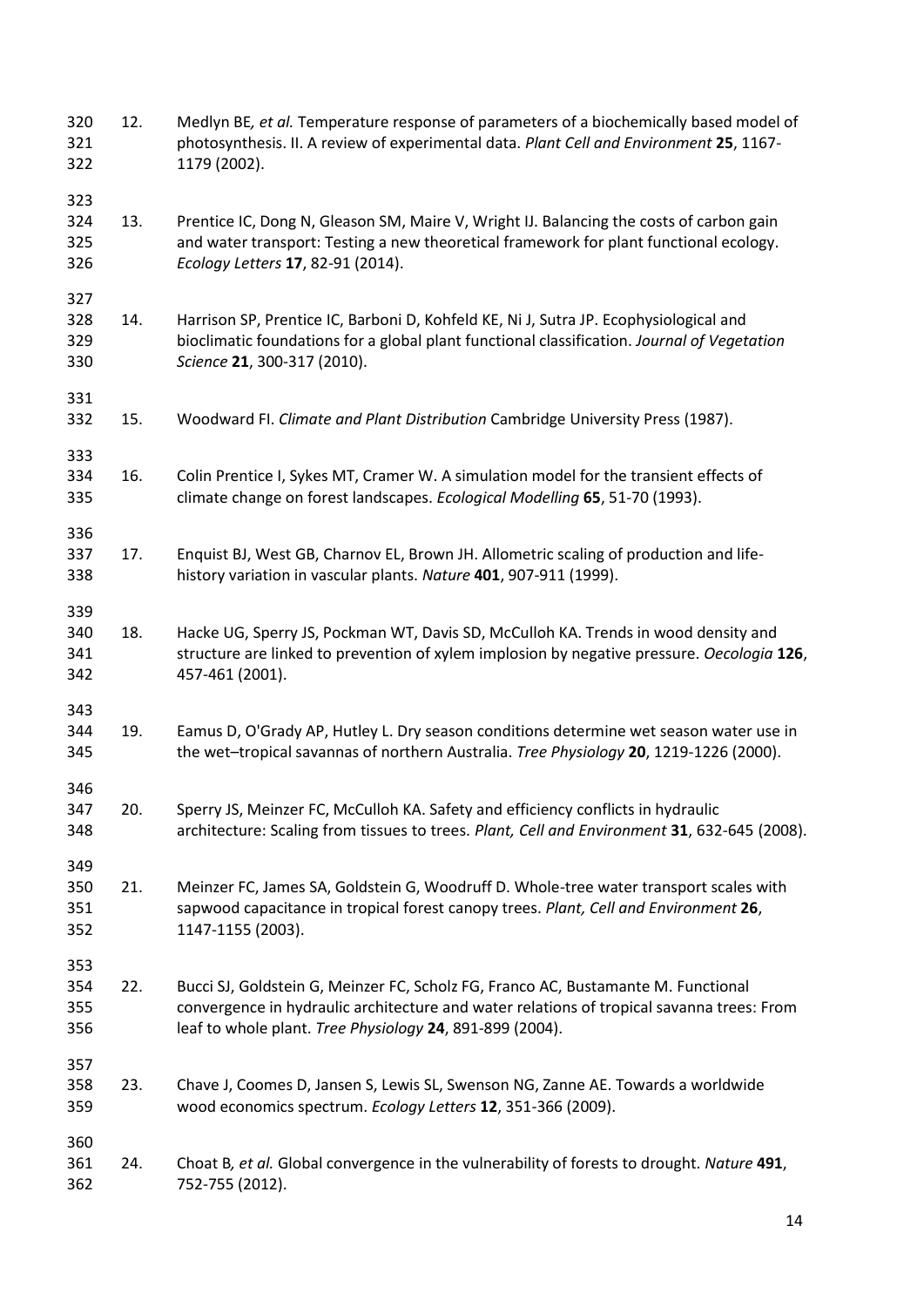<span id="page-15-4"></span><span id="page-15-3"></span><span id="page-15-2"></span><span id="page-15-1"></span><span id="page-15-0"></span>

| 363               |     |                                                                                                                                                                                                   |
|-------------------|-----|---------------------------------------------------------------------------------------------------------------------------------------------------------------------------------------------------|
| 364<br>365<br>366 | 25. | Harris I, Jones PD, Osborn TJ, Lister DH. Updated high-resolution grids of monthly climatic<br>observations - the CRU TS3.10 Dataset. International Journal of Climatology 34, 623-642<br>(2014). |
| 367<br>368<br>369 | 26. | Gallego-Sala A, et al. Bioclimatic envelope model of climate change impacts on blanket<br>peatland distribution in Great Britain. Climate Research 45, 151-162 (2010).                            |
| 370<br>371<br>372 | 27. | Zanne AE, et al. Data from: Towards a worldwide wood economics spectrum. Dryad Data<br>Repository (2009).                                                                                         |
| 373<br>374<br>375 | 28. | Nakagawa S, Schielzeth H. A general and simple method for obtaining R2 from generalized<br>linear mixed-effects models. Methods in Ecology and Evolution 4, 133-142 (2013).                       |
| 376<br>377<br>378 | 29. | R Core Team. R: A language and environment for statistical computing. R Foundation for<br>Statistical Computing (2014).                                                                           |
| 379               |     |                                                                                                                                                                                                   |
| 380               |     |                                                                                                                                                                                                   |
| 381               |     |                                                                                                                                                                                                   |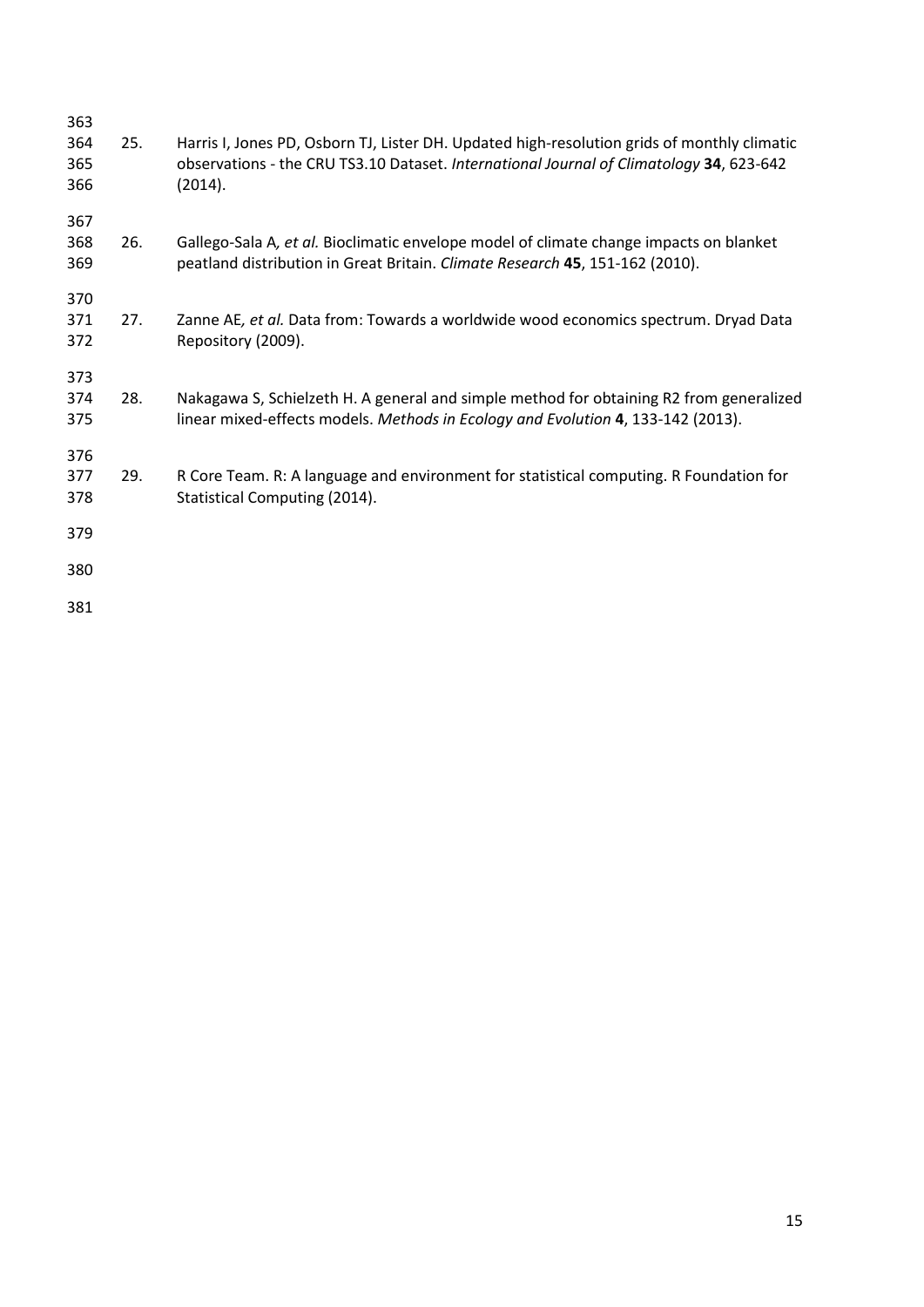### **Acknowledgements**

| 383 | This research was supported by the Australian Research Council (ARC MIA Discovery         |
|-----|-------------------------------------------------------------------------------------------|
| 384 | Project 1433500-2012-14). A.R. was financially supported in part by The Next-Generation   |
| 385 | Ecosystem Experiments (NGEE-Arctic) project that is supported by the Office of            |
| 386 | Biological and Environmental Research in the Department of Energy, Office of Science,     |
| 387 | and through the United States Department of Energy contract No. DE-AC02-98CH10886         |
| 388 | to Brookhaven National Laboratory. M.O.d.B. acknowledges that the Brassica data were      |
| 389 | obtained within a research project financed by the Belgian Science Policy (OFFQ, contract |
| 390 | number SD/AF/02) and coordinated by Dr Karine Vandermeiren at the Open-Top                |
| 391 | Chamber research facilities of CODA-CERVA (Tervuren, Belgium).                            |
| 392 |                                                                                           |
| 393 | <b>Author contributions</b>                                                               |
| 394 |                                                                                           |
| 395 |                                                                                           |
| 396 |                                                                                           |
| 397 | <b>Competing financial interests</b>                                                      |

The author declear no competing financial interests.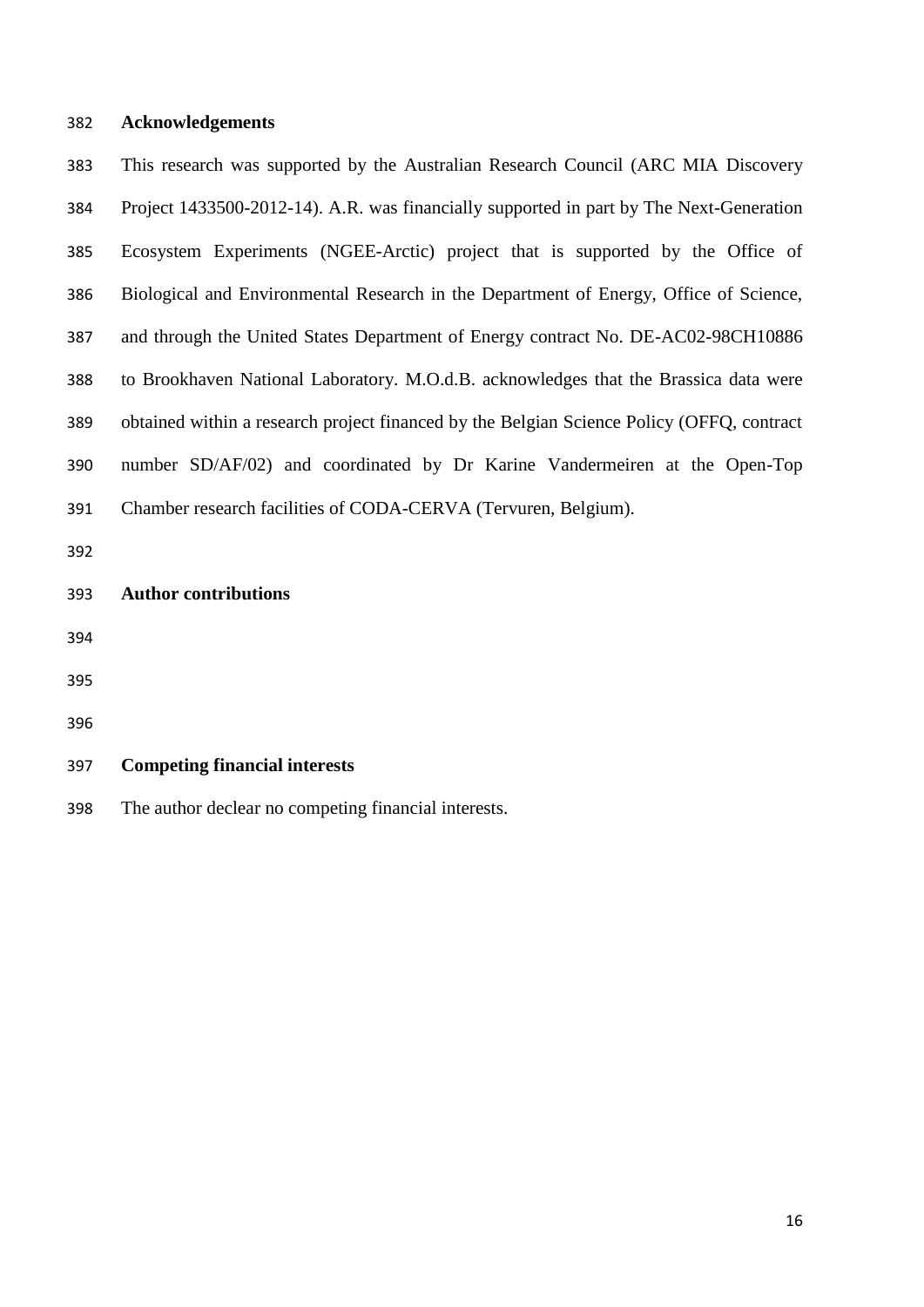## 399 **Table 1: Analysis of Variance table for** *g***<sup>1</sup> as a function of MI and mGDD0.**

|    | Model            |       |       |                |         |                            |
|----|------------------|-------|-------|----------------|---------|----------------------------|
|    | <b>Variables</b> | numDF | denDF | <b>F-value</b> | p-value | Marginal $\mathbf{R}^2$    |
|    | <b>Intercept</b> |       | 97    | 67.08<br>$\lt$ | 0.001   | 0.20                       |
| МI |                  |       | 97    | 7.50           | 0.007   | Conditional $\mathbb{R}^2$ |
|    | $mGDD_0$         |       | 97    | 11.15          | 0.001   | 0.59                       |
|    | $MI^*mGDD_0$     |       | 97    | 1 34           | 0.250   |                            |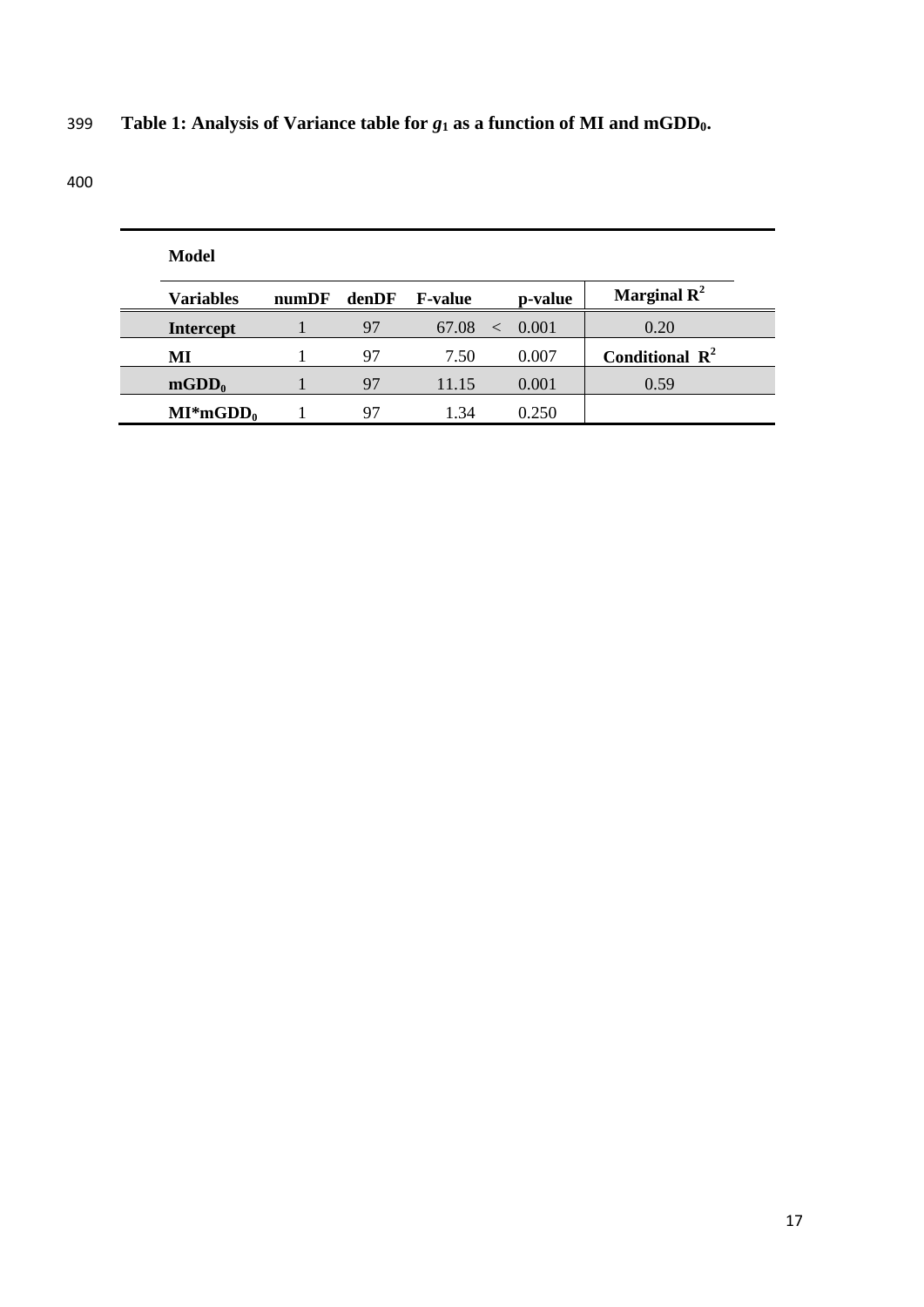**Figure legends**

 **Figure 1: Climatic space covered by the Stomatal Behaviour Synthesis Database, shown as mean annual degree days above 0<sup>o</sup>C (mGDD0; o C) and moisure index (MI).** Coloured circles represent climatic space for the database, with different colours indicating different plant functional types. Grey hexagons represent global climatic space for which vegetation is 406 present. The global climatic space data were binned by every  $1^{\circ}$ C for mGDD0 and every 0.25 for MI.

 **Figure 2: Mean** *g***<sup>1</sup> values for plant functional types defined by different classification**  410 **schemes.** Each bar represents mean  $\pm$  SE. Panels (b) (c) and (d) include  $C_3$  species data only.

 **Figure 3: Relationship between** *g***<sup>1</sup> and wood density for angiosperm and gymnosperm trees.** Savanna tree species (all angiosperms) are indicated separately. Each data point 414 represents mean  $\pm$ SE of  $g_1$  for individual species fitted with non-linear regression. A linear regression line was only fitted for angiosperm trees due to limited data for gymnosperm trees. The fitted linear regression relationship between *g<sup>1</sup>* and wood density for angiosperm trees is:  $g_1 = -4.77*WD + 6.96$  ( $P = 0.0008$ ,  $R^2 = 0.23$ ). Wood density data were obtained from Global 418 Wood Density Database<sup>[23,](#page-14-11) [27](#page-15-2)</sup> and are avaible for 45 species in the Stomatal Behaviour Synthesis Database.

# 420 **Figure 4: Estimated and predicted**  $g_1$  **as a function of mGDD<sub>0</sub> and MI.** Panels (a) (b) show 421 the relationship between estimated  $g_1$  and (a) mean annual degree days above  $0^{\circ}$ C temperature 422 (mGDD<sub>0</sub>;  $^{\circ}$ C) and (b) moisture index (MI) at experimental sites among species across different 423 plant functional types (PFTs). Each data point represents mean  $\pm$  SE of  $g_1$  for individual species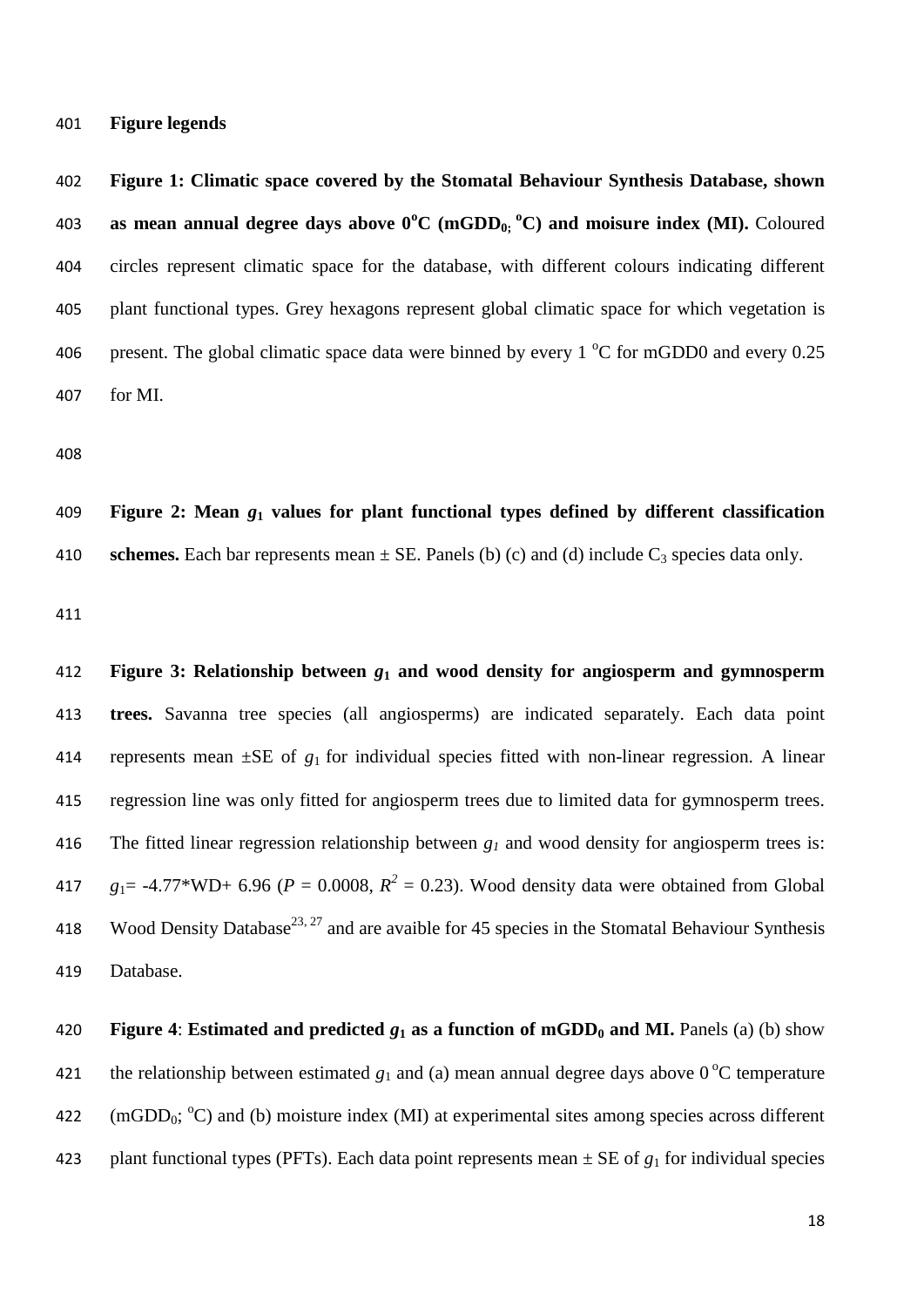fitted with a non-linear regression. Classification of plant functional types are shown in Figure 425 2e. Panels (c) and (d) are the predicted  $g_1$  under different ranges of MI and mGDD<sub>0</sub> presented as a partial regression plot. Predictions in (c) and (d) are from linear mixed-effects model for log(*g*1) assuming PFTs as a random effect to account for the differeces in intercept among PFTs. Colour lines represent the predicted *g*<sup>1</sup> based on fitted model coefficients (Table S3). Colour 429 dots represent the partial regression predictions at a given fixed MI or  $mGDD<sub>0</sub>$  level.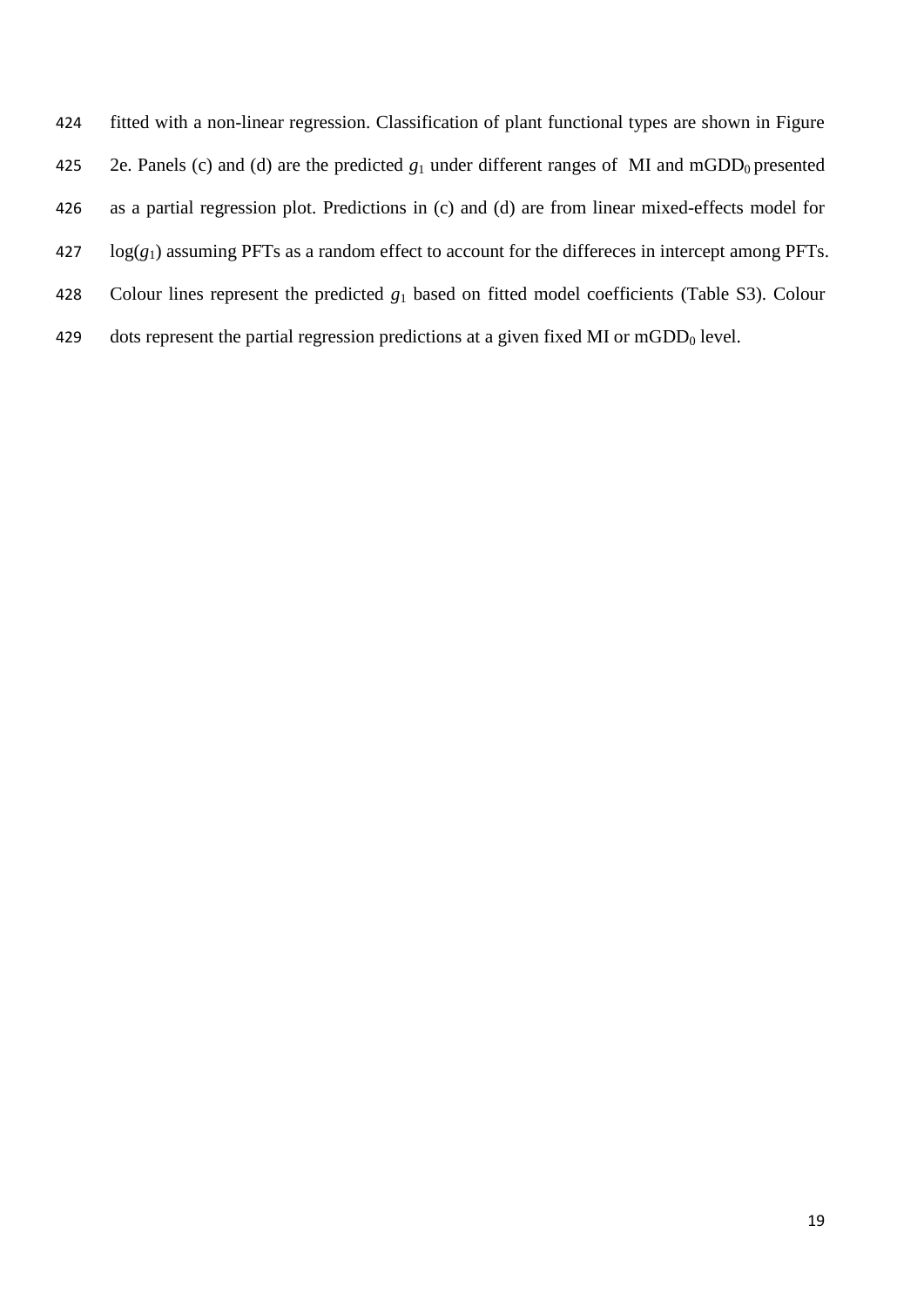### 430 **Supplementary Materials**

### 431 **Table S1: List of data source.**

| Data contributor                                         | Location                                             | <b>Species</b>                                     | Reference                                              |
|----------------------------------------------------------|------------------------------------------------------|----------------------------------------------------|--------------------------------------------------------|
| <b>Alexandre Bosc</b>                                    | Le Bray, France                                      | Pinus pinaster                                     | Bosc, A. (1999) PhD Thesis.                            |
| <b>Alistair Rogers</b>                                   | Barrow, AK, USA                                      | Several Arctic species                             | Unpublished data.                                      |
| Ana Rey                                                  | Glencorse near Edinburgh, Scotland, UK               | Betula pendula                                     | Rey & Jarvis (1998) Tree Physiology.                   |
| Belinda Medlyn                                           | Tumbarumba flux tower, Snowy Mts, NSW,<br>Australia  | Eucalyptus delegatensis                            | Medlyn et al. (2007) Tree Physiology.                  |
| Cate Macinnis-Ng                                         | Arataki Visitor Centre, Auckland, New Zealand        | Agathis australis                                  | Unpublished data                                       |
| Craig Barton                                             | Glencorse near Edinburgh Scotland                    | Picea sitchensis                                   | Barton & Jarvis (1999) New Phytologist.                |
| David Ellsworth                                          | Duke Forest, Durham, NC, USA                         | Pinus taeda                                        | Ellsworth DS (1999) Plant, Cell &<br>Environment.      |
| David Ellsworth                                          | Richmond, Sydney, Australia                          | Eucalyptus saligna                                 | Unpublished data                                       |
| David Ellsworth                                          | Richmond, Sydney, Australia                          | Four <i>Eucalyptus</i> species                     | Héroult et al. (2013) Plant, Cell &<br>Environment.    |
| David Tissue                                             | Big Bend National Park, Texas, USA                   | Larrea tridentata                                  | Ogle et al. (2012)                                     |
| Derek Eamus                                              | Palmerston, NT, Australia                            | A set of six savanna tree species                  | Thomas & Eamus (2002) Australian Journal of<br>Botany. |
| Derek Eamus                                              | Western Sydney, Castlereagh, Australia               | Angophora bakeri & Eucalyptus<br>parramattensis    | Zeppel et al. (2008) Australian journal of<br>botany.  |
| Harvard forest data archive                              | Prospect Hill Tract, Harvard Forest, USA             | A set of four deciduous angiosperm tree<br>species | Bassow & Bazzaz (1997) Oecologia.                      |
| Jean-Marc Limousin                                       | Sevilleta NWR, PJ rainfall manipulation, USA         | Juniperus monosperma & Pinus edulis                | Limousin et al. (2013) Plant, Cell &<br>Environment.   |
| Jeff Kelly                                               | Daintree forest, Cape Tribulation, QLD,<br>Australia | A set of three tropical rainforest species         | Unpublished data                                       |
| Jeff Warren                                              | ORNL FACE, TN, USA                                   | Liqiudambar styraciflua                            | Warren et al. (2011) Ecohydrology.                     |
| <b>Jesse Nippert</b>                                     | Konza Prairie, KS, USA                               | A set of C3 and C4 grassland species               | Unpublished data                                       |
| Joana Zaragoza-Castells,<br>Patrick Meir &<br>Owen Atkin | French Guiana                                        | A set of tropical rainforest species               | Unpublished data                                       |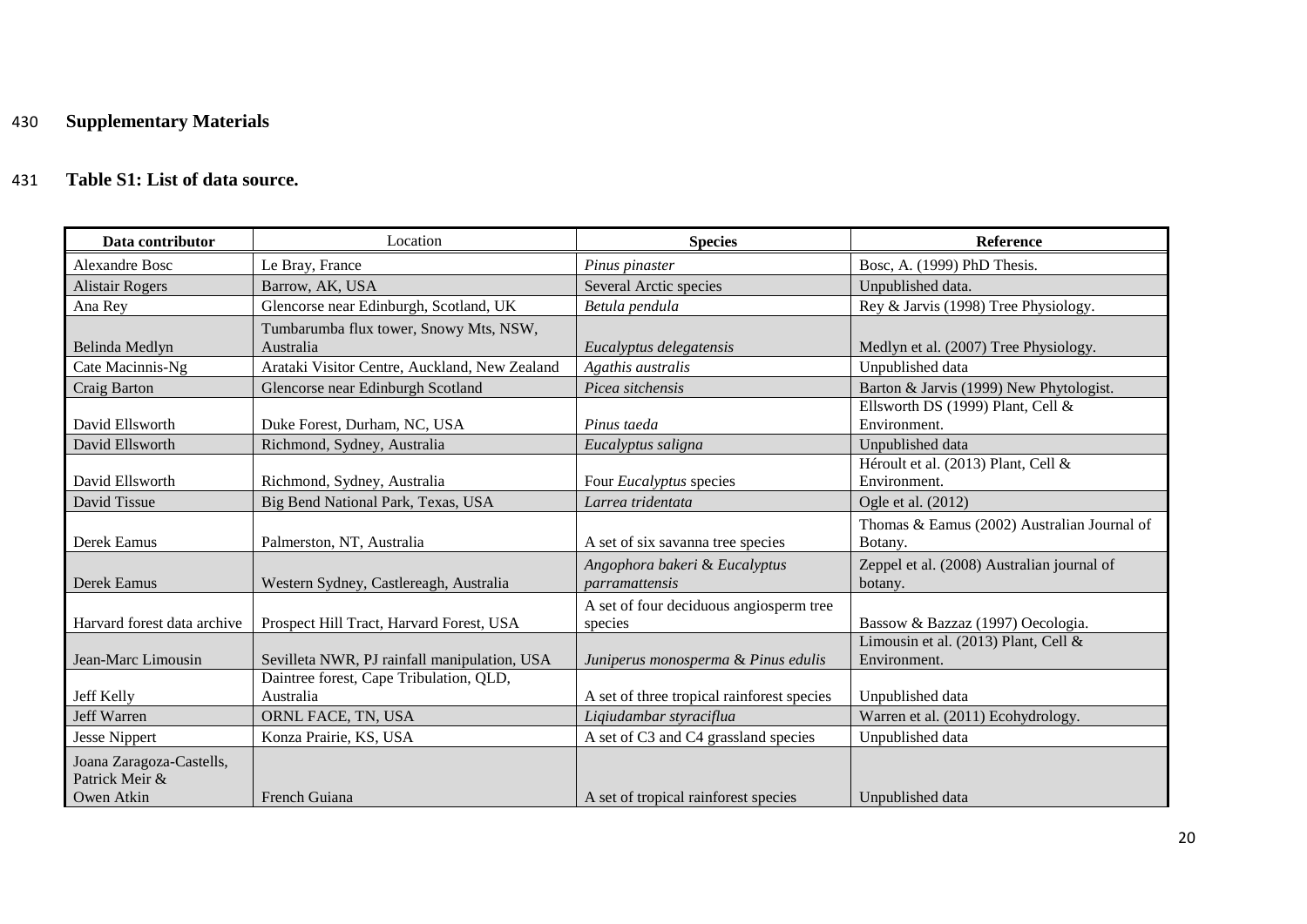| Joana Zaragoza-Castells,<br>Patrick Meir &      |                                  |                                                         |                                                               |
|-------------------------------------------------|----------------------------------|---------------------------------------------------------|---------------------------------------------------------------|
| Owen Atkin                                      | Tambopata, Peru                  | A set of tropical species                               | Unpublished data                                              |
| Johan Uddling                                   | Rhinelander, WI, USA             | Betula papyrifera & Populus tremuloides                 | Uddling et al (2009) Tree Physiology                          |
| John Drake                                      | Duke Forest, Durham, NC, USA     | Pinus taeda                                             | Drake et al. (2011) Global Change Biology                     |
| Jonathan Bennie                                 | Agoufou, Hombori, Mali           | A set of African savanna tree species                   | Unpublished data                                              |
| David Tissue                                    | Narrabri, NSW, Australia         | Cotton                                                  | Unpublished data                                              |
| Kohei Koyama &<br>Kihachiro Kikuzawa            | Ishikawa, Japan                  | Fagus crenata                                           | Koyama and Kikuzawa 2012 Ecological<br>Research.              |
| Kouki Hikosaka                                  | Aobayama, Sendai, Japan          | A set of nine angiosperm and<br>gymnosperm tree species | Hikosaka and Shigeno (2009) Oecologia.                        |
| Kouki Hikosaka                                  | TOEF, Tomakomai, Hokkaido, Japan | Quercus crispula                                        | Hikosaka et al (2007) Tree Physiology.                        |
| Lasse Tarvainen &<br>Göran Wallin               | Skogaryd, Sweden                 | Picea abies                                             | Tarvainen et al. (2013) Oecologia.                            |
| Lindsay Hutley &<br>Samantha Setterfield        | Wildman River, NT, Australia     | Alloteropsis semialata & Andropogon<br>gayanus          | Unpublished data                                              |
| Lisa Wingate                                    | Aberfeldy, UK                    | Picea sitchensis                                        | Wingate et al. (2007) Plant, Cell &<br>Environment.           |
| Lucas Cernusak                                  | Howard Springs, NT, Australia    | A set of evergreen savanna tree species                 | Cernusak et al. (2011) Agriculture & Forest<br>Meteorology.   |
| Lucas Cernusak                                  | Daly River, NT, Australia        | A set of evergreen savanna tree species                 | Cernusak et al. (2011) Agriculture & Forest<br>Meteorology.   |
| Lucas Cernusak                                  | Dry River, NT, Australia         | A set of evergreen savanna tree species                 | Cernusak et al. (2011) Agriculture & Forest<br>Meteorology.   |
| Lucas Cernusak                                  | Adelaide River, NT, Australia    | A set of evergreen savanna tree species                 | Cernusak et al. (2011) Agriculture & Forest<br>Meteorology.   |
| Lucas Cernusak                                  | Sturt Plains, NT, Australia      | A set of evergreen savanna tree species                 | Cernusak et al. (2011) Agriculture & Forest<br>Meteorology.   |
| Lucas Cernusak                                  | Boulia, QLD, Australia           | A set of evergreen savanna tree species                 | Cernusak et al. (2011) Agriculture & Forest<br>Meteorology.   |
| Lucy Rowland &<br>Patrick Meir                  | Caxiuana, Brazil                 | Manilkara spp.                                          | Unpublished data                                              |
| Maj-Lena Linderson &<br>Teis Nørgaard Mikkelsen | Soroe, Denmark                   | Fagus sylvatica                                         | Linderson et al. $(2012)$ Agriculture & Forest<br>Meteorology |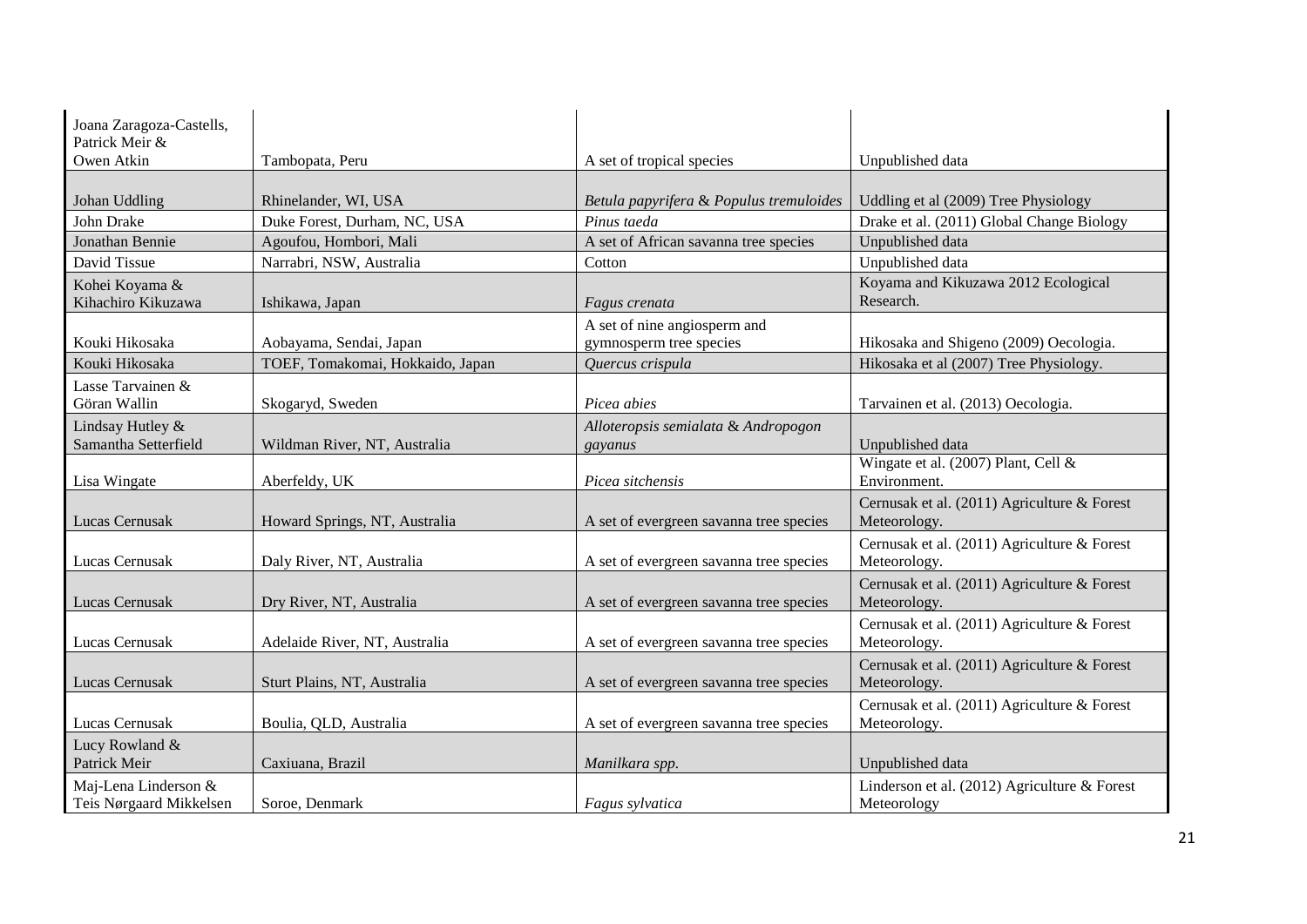| Mark Broadmeadow      | Headley S. London, UK                               | Three Quercus species                                        | Broadmeadow et al. (1999) Water, Air and Soil<br>Pollution.                    |
|-----------------------|-----------------------------------------------------|--------------------------------------------------------------|--------------------------------------------------------------------------------|
| Markus Löw            | Kranzberg forest, Germany                           | Fagus sylvatica                                              | Op de Beeck et al. (2010) Agriculture & Forest<br>Meteorology.                 |
| Michael Freeman       | Soroe, Denmark                                      | Fagus sylvatica                                              | Freeman, M. (1998) PhD Thesis.                                                 |
| Nicolas Martin-StPaul | Les Mages, France                                   | Quercus ilex                                                 | Martin-StPaul et al. (2012) Functional Plant<br>Biology.                       |
| Nicolas Martin-StPaul | Puechabon, France                                   | <i>Ouercus ilex</i>                                          | Martin-StPaul et al. (2012) Functional Plant<br>Biology.                       |
| Nicolas Martin-StPaul | Vic la Gardiole, France                             | Quercus ilex                                                 | Martin-StPaul et al. (2012) Functional Plant<br>Biology.                       |
| <b>Oula Ghannoum</b>  | Brian Pastures Res. Stn, Gayndah, QLD,<br>Australia | A set of C4 grasses                                          | Unpublished data                                                               |
| Paolo de Angelis      | Montalto di Castro, Italy                           | Phillyrea angustifolia, Pistacia lentiscus<br>& Quercus ilex | Scarascia-Mugnozza et al. (1996) Plant, Cell &<br>Environment.                 |
| Pasi Kolari           | Hyytiälä, Finland                                   | Pinus sylvestris                                             | Kolari et al. (2007) Tellus.                                                   |
| Patrick Mitchell      | Corrigin Water Reserve, WA, Australia               | Eucalyptus capillosa & Eucalyptus<br>salmonophloiia          | Mitchell et al. (2009) Agriculture & Forest<br>Meteorology.                    |
| Qingmin Han           | FFPRI, Tsukuba, Ibaraki, Japan                      | Chamaecyparis obtusa                                         | Han et al. (2009) Journal of forest research.                                  |
| Qingmin Han           | Mt Fuji, Japan                                      | Pinus densiflora                                             | Han et al. (2003) Tree Physiology.                                             |
| Maarten Op de Beeck   | Tervuren, Belgium                                   | Brassica napus & Brassica oleracea                           | Op de Beeck et al. (2010) Environmental<br>Pollution.                          |
| Sabine Tausz-Posch    | AGFACE facility, Horsham, VIC, Australia            | Triticum aestivum two varieties                              | Tausz-Posch et al. (2013) Physiologia<br>Plantarum.                            |
| Teresa E. Gimeno      | Alto Tajo Natural Park, Guadalajara, Spain          | Juniperus thurifera                                          | Gimeno et al. (2012) Tree Physiology.                                          |
| Victor Resco de Dios  | Santa Rita Experimental Range, USA                  | Eragrostis lehmanniana & Heteropogon<br>contortus            | VRD et al. (2012) Prespectives in Plant<br>Ecology, Evolution and Systematics. |
| Wei Sun               | Charleston mesquite site, Tombstone, AZ, USA        | A set of mesquite C3 and C4 grass<br>species                 | Sun et al. (2009) Plant, Cell & Environment.                                   |
| Wei Sun               | San Pedro, Sierra Vista, AZ, USA                    | A set of riparian C3 and C4 grass species                    | Sun et al. (2010) Oecologia.                                                   |
| Yusuke Onoda          | Hakkoda, Aomori, Japan                              | Fagus crenata, Lindera umbellata &<br>Magnolia salicifolia   | Yasumura et al. (2005) & Onoda unpublished.                                    |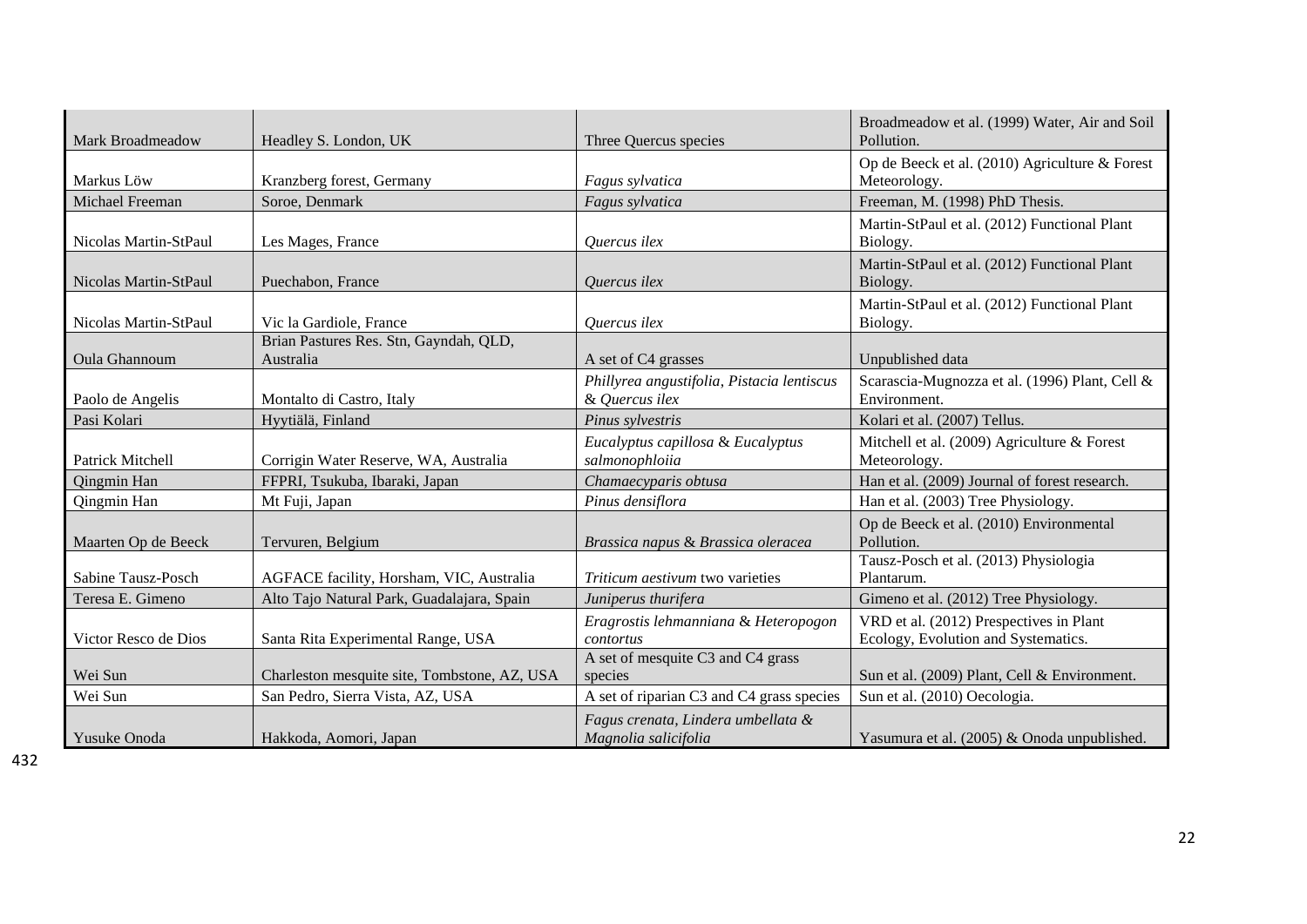| <b>Classification</b><br>scheme | <b>Class</b>          | $g_1$ mean | $g_1$ SE | Number of<br>data points | Number of<br>species |
|---------------------------------|-----------------------|------------|----------|--------------------------|----------------------|
| a_Pathway                       | C <sub>4</sub>        | 1.62       | 0.03     | 1161                     | 38                   |
|                                 | C <sub>3</sub>        | 4.16       | 0.01     | 14001                    | 276                  |
| <b>b</b> Plantform              | Gymno. tree           | 2.35       | 0.02     | 4732                     | 13                   |
|                                 | shrub                 | 3.32       | 0.05     | 689                      | 15                   |
|                                 | Angio. tree           | 3.97       | 0.02     | 6265                     | 203                  |
|                                 | Grass                 | 5.25       | 0.13     | 304                      | 20                   |
|                                 | Savanna tree          | 5.76       | 0.22     | 339                      | 20                   |
|                                 | Crop                  | 5.79       | 0.04     | 1672                     | 5                    |
| $c_T$ region                    | Arctic                | 2.22       | 0.07     | 162                      | 8                    |
|                                 | <b>Boreal</b>         | 2.19       | 0.02     | 917                      | 5                    |
|                                 | Temperate             | 4.31       | 0.02     | 11934                    | 75                   |
|                                 | Tropical              | 4.43       | 0.08     | 988                      | 189                  |
| d_W region                      | MI < 0.5              | 3.77       | 0.03     | 3328                     | 17                   |
|                                 | $0.5 <$ MI $< 1.0$    | 4.69       | 0.04     | 1673                     | 45                   |
|                                 | 1.0 < M < 1.5         | 3.87       | 0.03     | 4313                     | 29                   |
|                                 | MI<1.5                | 4.02       | 0.02     | 4687                     | 186                  |
| e_PFTs                          | C <sub>4</sub> grass  | 1.62       | 0.03     | 1161                     | 38                   |
|                                 | Ever. gymno. tree     | 2.35       | 0.02     | 4732                     | 13                   |
|                                 | Deci. savanna tree    | 2.98       | 0.39     | 30                       | $\overline{2}$       |
|                                 | Shrub                 | 3.32       | 0.05     | 689                      | 15                   |
|                                 | Ever. angio. tree     | 3.37       | 0.03     | 2828                     | 17                   |
|                                 | Trop. Rainforest tree | 3.77       | 0.06     | 549                      | 167                  |
|                                 | Deci. angio. tree     | 4.64       | 0.04     | 2888                     | 19                   |
|                                 | C <sub>3</sub> grass  | 5.25       | 0.13     | 304                      | 20                   |
|                                 | C <sub>3</sub> crop   | 5.79       | 0.04     | 1672                     | 5                    |
|                                 | Ever. savanna tree    | 7.18       | 0.25     | 309                      | 18                   |

## 433 **Table S2: Estimates of** *g***<sup>1</sup> by different classification schemes.**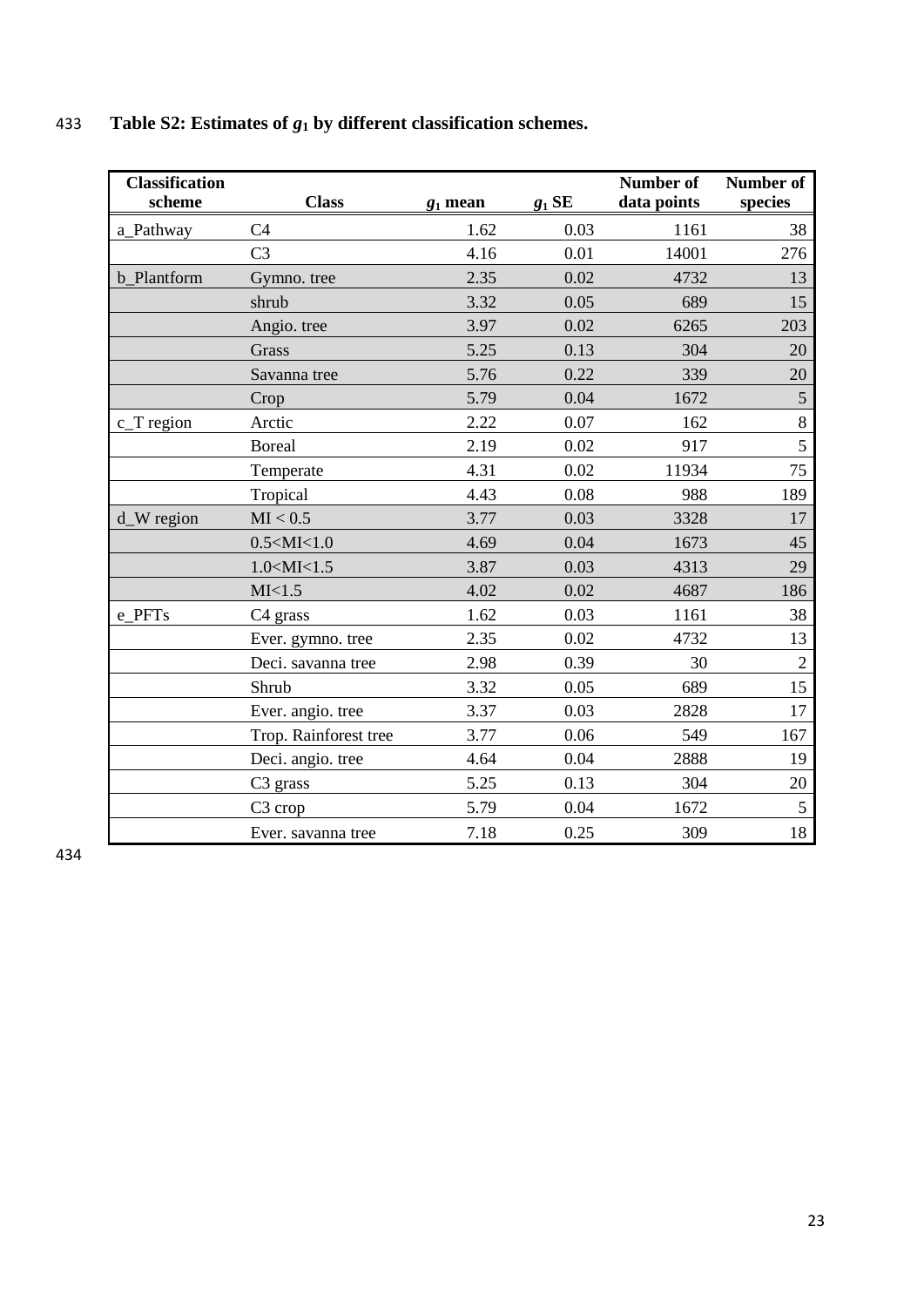435 **Table S3: Model coefficients for** *g***<sup>1</sup> as a function of MI and mGDD0.** The model was fitted

436 with a linear mixed-effects model as  $log(g_1) \sim MI + mGDD_0 + MI * mGDD_0$  using different PFTs

437 as the random effects to account for the differences in intercept among PFTs.

| <b>Model</b>     |       |       |    |
|------------------|-------|-------|----|
| <b>Variables</b> | mean  | SЕ    | DF |
| <b>Intercept</b> | 0.449 | 0.289 | 97 |
| MI               | 0.033 | 0.013 | 97 |
| $mGDD_0$         | 0.027 | 0.192 | 97 |
| $MI^*mGDD_0$     | 0.014 | 0.012 | 97 |

438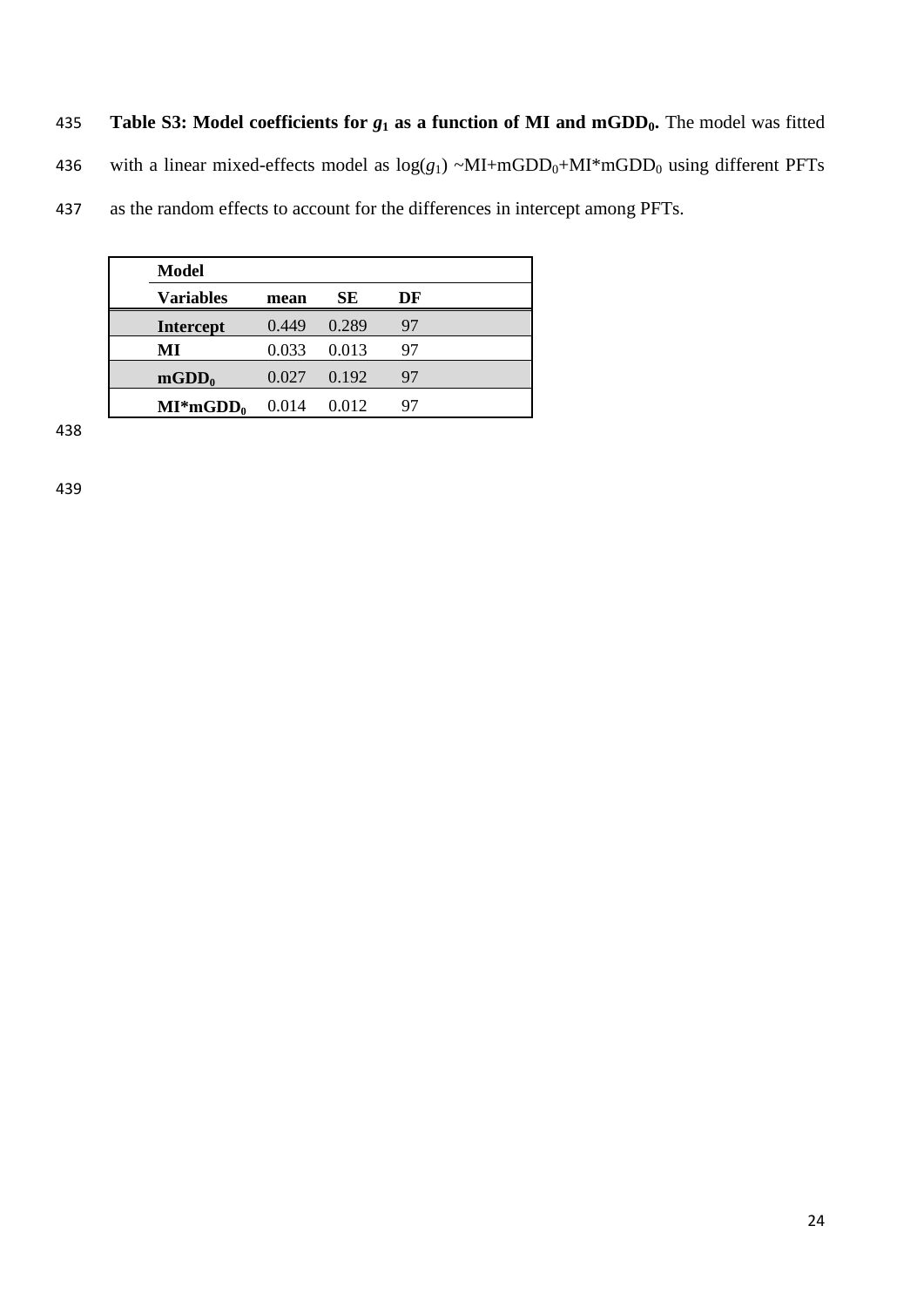#### **Supplementary Figure legends**

| 441 | Fig. S1: Climatic space covered by the Stomatal Behaviour Synthesis Database. Shown as               |
|-----|------------------------------------------------------------------------------------------------------|
| 442 | a combination of mean annual temperature (MAT; $\degree$ C), mean annual precipitation (MAP; mm),    |
| 443 | mean annual degree days above $0^{\circ}$ C (mGDD <sub>0</sub> $^{\circ}$ C) and moisure index (MI). |

| 445 | Fig. S2. Residual plot by PFTs for the model: $log(g_1)$ ~ MI+mGDD <sub>0</sub> +MI*mGDD <sub>0</sub> . The |
|-----|-------------------------------------------------------------------------------------------------------------|
| 446 | model was fitted using linear mix-effects model with PFTs as the random effect to account for               |
| 447 | the differences in intercept among PFTs.                                                                    |
| 448 |                                                                                                             |
| 449 | Fig. S3. predicted $log(g_1)$ as a function of mGDD <sub>0</sub> and MI. (a) the predicted $log(g_1)$ under |
| 450 | different ranges of $MI$ and mGDD <sub>0</sub> presented as partial regression plot. Predictions are from   |

451 linear mixed-effects model for  $log(g_1)$  assuming PFTs as a random effect to account for the differences in intercept among PFTs. Colour lines represent the predicted *g*<sup>1</sup> based on fitted model coefficients (Table S3). Colour dots represent the partial regression predictions at a 454 given fixed MI or  $mGDD<sub>0</sub>$  level.

- 
-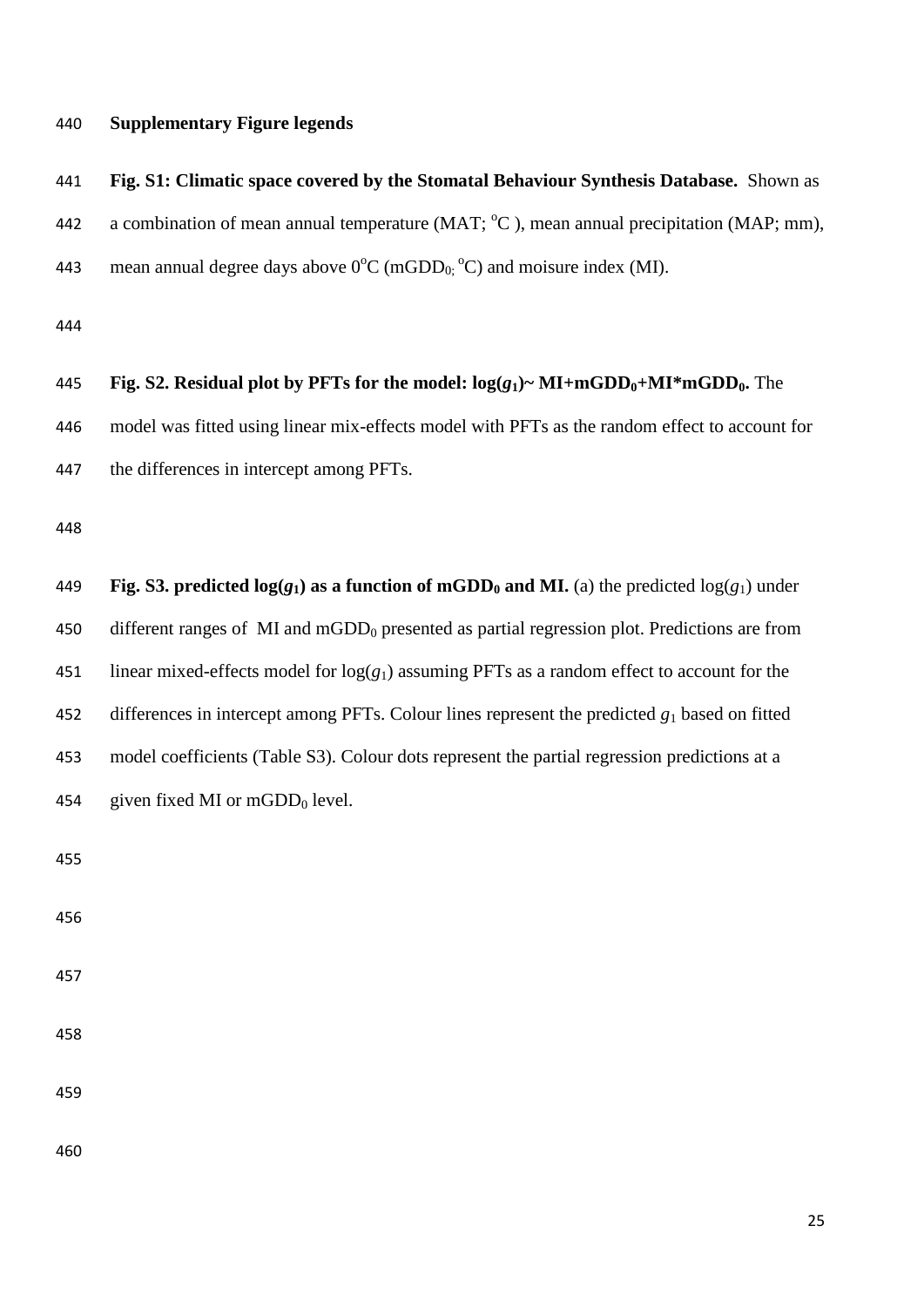

Figure 1 | Climatic space covered by the Stomatal Behaviour Synthesis Database, shown as mean temperature during the period with daily mean temperatures above 0°C and moisture index. Coloured circles represent climatic space for the database, with different colours indicating different plant functional types. Grey hexagons represent global climatic space for which vegetation is present. The global climatic space data were binned by every 1°C for temperatures above 0°C ( $\overline{D}$ ) and every 0.25 for the moisture index (MI). The grey scale bar indicates the number of  $0.5 \times 0.5$  degree pixels for a given binned  $T$  and MI combination.

461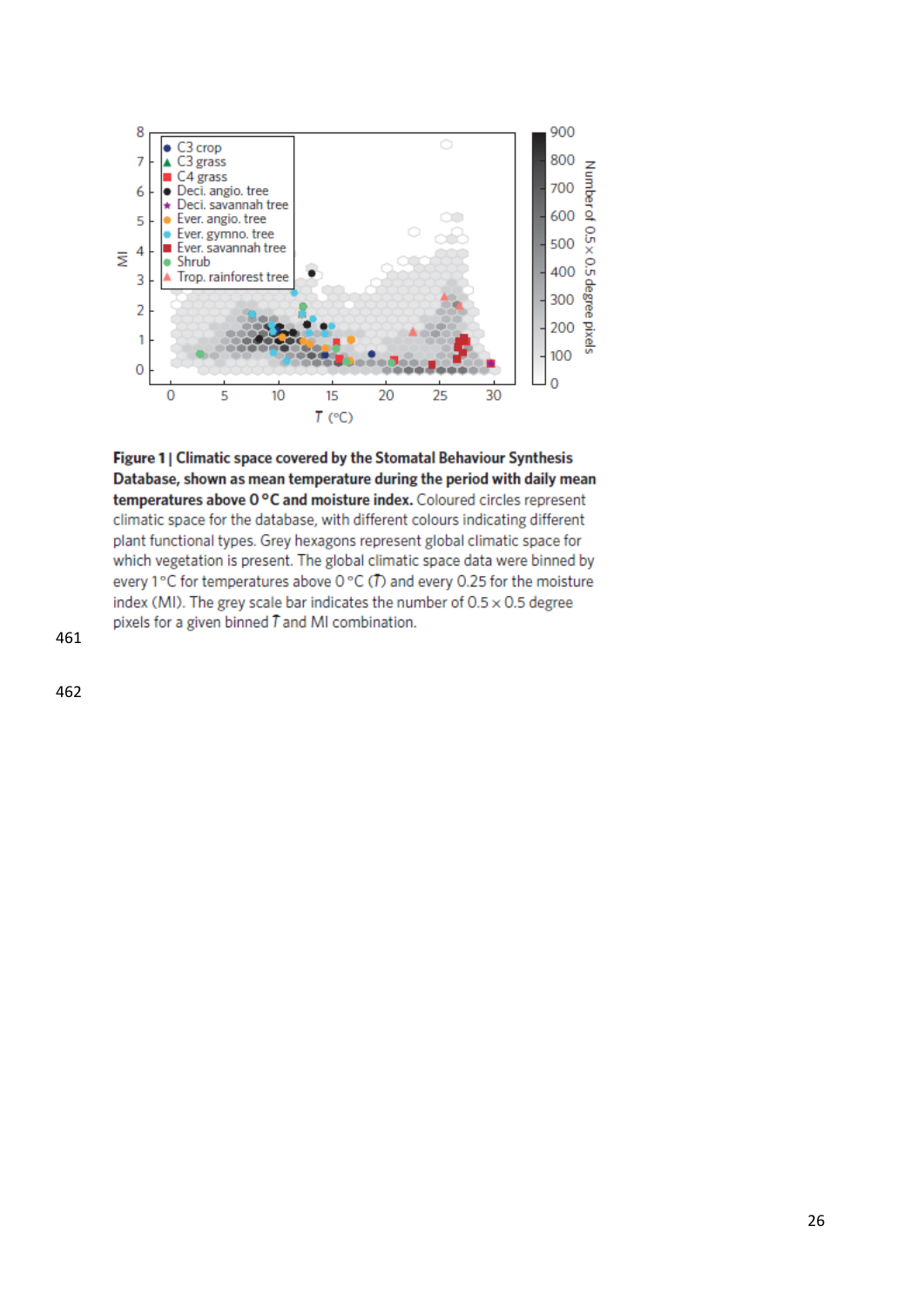

**Figure 2 | Mean**  $g_1$  **values for plant functional types defined by different classification schemes. Each bar represents the mean values**  $\pm$  **1SE of**  $g_1$  **from the stomatal model fitted using a nonlinear mixed-effects mo** In the case of diurnal measurements, measurements might be done on the same leaf but under different environmental conditions. Species number (spp) indicates the number of the species in each group. Panels **b-d** include C<sub>3</sub> species data only.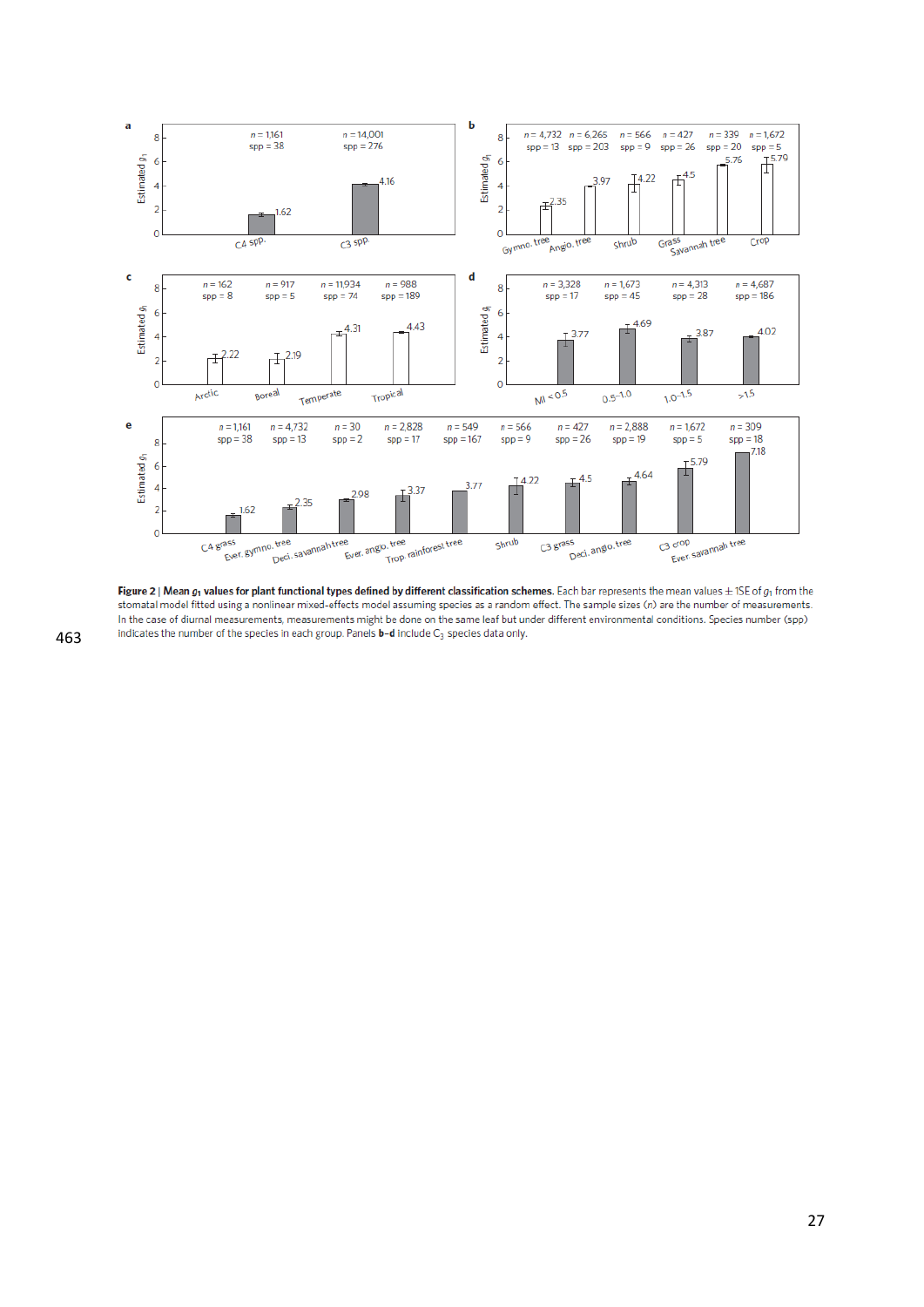

Figure 3 | Relationship between  $g_1$  and wood density for angiosperm and gymnosperm trees. Savannah tree species (all of which were angiosperms) are indicated separately. Each data point represents mean  $\pm$  1SE of  $g_1$  for an individual species fitted with a nonlinear regression model. A linear regression line was fitted only for angiosperm trees due to the lack of a significant linear relationship for gymnosperm trees. The fitted linear regression relationship between  $g_1$  and wood density for angiosperm trees is:  $g_1 = -3.97*WD + 6.53 (P = 0.0008, R^2 = 0.21)$ . Wood density data were obtained from Global Wood Density Database<sup>2,29</sup> and are available for 47 species in the Stomatal Behaviour Synthesis Database. The wood density database is a collection of published data based on actual measurements.

464